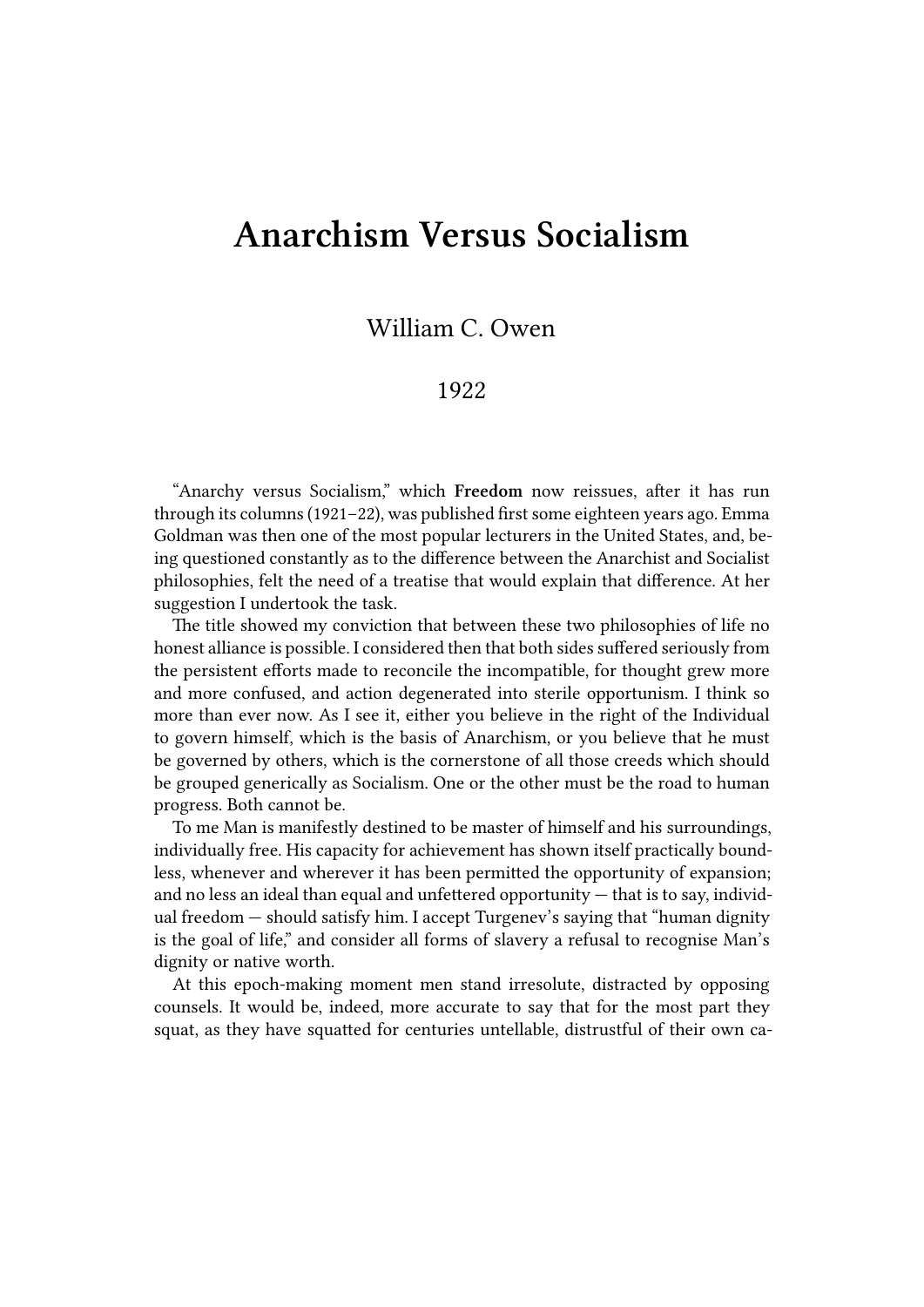pacity to think correctly, and believing that the solution of life's problems is the proper business of a few wiser heads. So long as this self-distrust prevails, so long as the ordinary individual remains unconscious of his proper dignity as the great thinking animal, slavery, in my judgment, will continue. The first essential business, therefore, is to awaken thought; to get men to look at things as they are; to induce them to hunt for truth. Whatever is not true, whatever cannot stand the test of investigation, should die.

We are passing through a period of intense suffering, from which none of the so-called civilised countries is exempt. As I see things, however, it is not by any iron law of Nature that millions to-day are starving. It is not because the earth is niggardly, or because industrial development is backward, that grinding poverty, with all the mental and spiritual degradation grinding poverty entails, is still the almost universal lot. Poverty exists because, even to-day, the masses regard themselves as doomed to helplessness, and are well satisfied if some outside power gives them a chance to make a living. Yet Man is not naturally helpless. By his inventive genius he has now conquered his environment, and want and the fear of want are to-day unnatural and artificial ills.

Thus, as I understand it, do Anarchists regard the social problem, and here our quarrel with the Socialists comes immediately into full view. To us the problem is not merely economic. We do not think that a certain stage of industrial development must be reached before men are ripe for freedom. Still less do we believe in the fatalistic dogma that by the necessary evolution of the present system the problem will solve itself. We hold that man is servile because he has been drilled into servility, and remains helpless because he accepts ills helplessness as unalterable. To us, therefore, the promotion of individuality, and the encouragement of the spirit of revolt against whatever institutions may be unworthy of humanity, are everything. We are rebels against slavery, and we understand that men will win their way to freedom only when they yearn to be free.

For my part, I take the sombre view that Freedom's great struggle has yet to come. I see the masses caught in a net woven so cunningly that they do not sense their danger; trapped by the mechanism of a system they cannot understand, divorced from the control of their own lives by forces as impalpable as are the fancied deities before whom the Savage grovels. The Man of the People is thrown on the street to-day because the law of demand and supply ordains it, because the exchanges are topsy-turvy, because certain of his economic rulers calculate that they can make money by restricting production. He is the mere plaything of the speculator, and if he ventures to protest Government claps him into gaol as a disturber of the peace or hangs him as a rebel. That means unceasing discontent and, ultimately, Civil War. It is utterly unhealthy and unstable. It cannot last.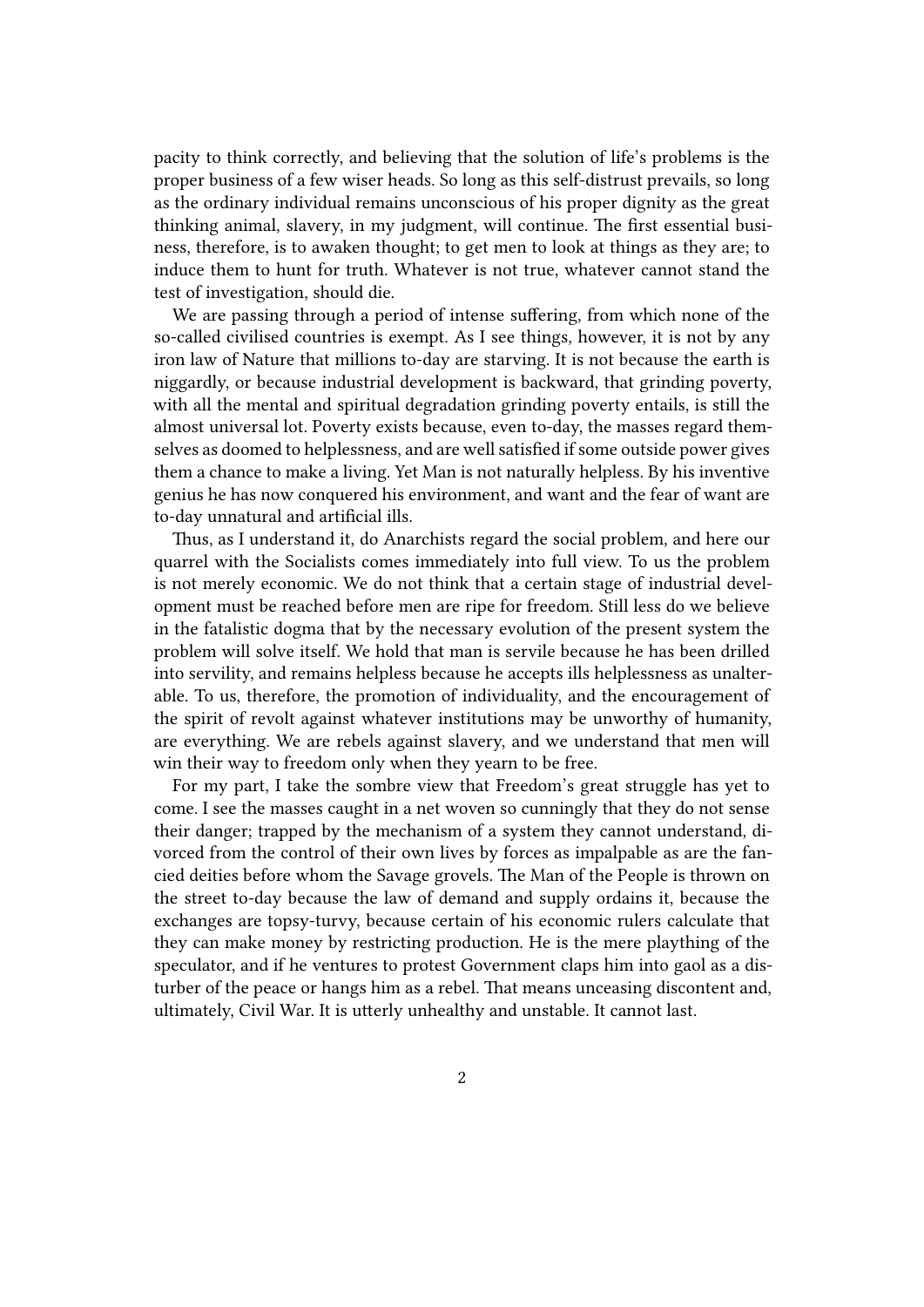Back of all this infamy stands always the Government machine; dead to all human sympathy, as are all machines; bent only on increasing its efficiency as a machine, and enlarging its power; organised expressly to keep things, in all essentials, precisely as they are. It is the arch-type of immobility, and, therefore, the foe of growth. It is the quintessence of compulsion, and, therefore, the enemy of freedom. To it the individual is a subject, of whom it demands unquestioning obedience. Necessarily we Anarchists are opposed to it. We do not dream, as do the Socialists, of making it the one great Monopolist, and therefore the sole arbiter of life. On the contrary, we seek to whittle away its powers, that it may be reduced to nothingness and be succeeded by a society of free individuals, equipped with equal opportunities and arranging their own affairs by mutual agreement.

The Anarchist type of social structure is the industrial type, and for it the true industrialist, the working man, should stand. On the other hand, he who cries for more Government is declaring himself an advocate of the military type, wherein society is graded into classes and all life's business conducted by inferiors obeying orders issued by the superior command. That offers the worker only permanent inferiority and enslavement, and against that he should revolt. Man is, by the very essence of his being and by the quality of his natural gifts, too fine to be treated as an inferior. He is meant to be a co-operator, uniting with his fellow-creatures on a basis of equality and clothed, as a member of the human race, with equal rights. This is his proper due, and I am very positive that nothing less than this can bring us social peace. Here no compromise is possible, and if established institutions bar the way, Man owes it to his own dignity to abolish or model and remodel them, until they are brought into harmony with this fundamental law of life.

Obviously this line of thought carries us far, and I desire to point out that it involves the whole future of our race. In our opinion, the man who thinks of himself as inferior, and is content to be classed as such, thereby becomes inferior; and it is by inferiority that civilisations are wrecked. By the Barbarian within their own gates they are destroyed, and the barbarism fatal to them is not the violence of the rebel but the growing inertia and cowardice of the ordinary citizen, who accepts life on the lower level because he lacks the energy and courage to accept personal responsibility and to lead the higher life personal responsibility demands. Thus the whole tone of the community's life is lowered; its vitality ebbs more and more; decay sets in and death ensues.

We Anarchists are fully conscious of this appalling and completely established historical fact; and we hate the State because it deprives men of personal responsibility, robs them of their natural virility, takes out of their hands the conduct of their own lives, thereby reduces them to helplessness, and thus insures the final collapse of the whole social structure. The last seven years have shown conclusively that we are right. By no possibility could the hideous slaughter of the War have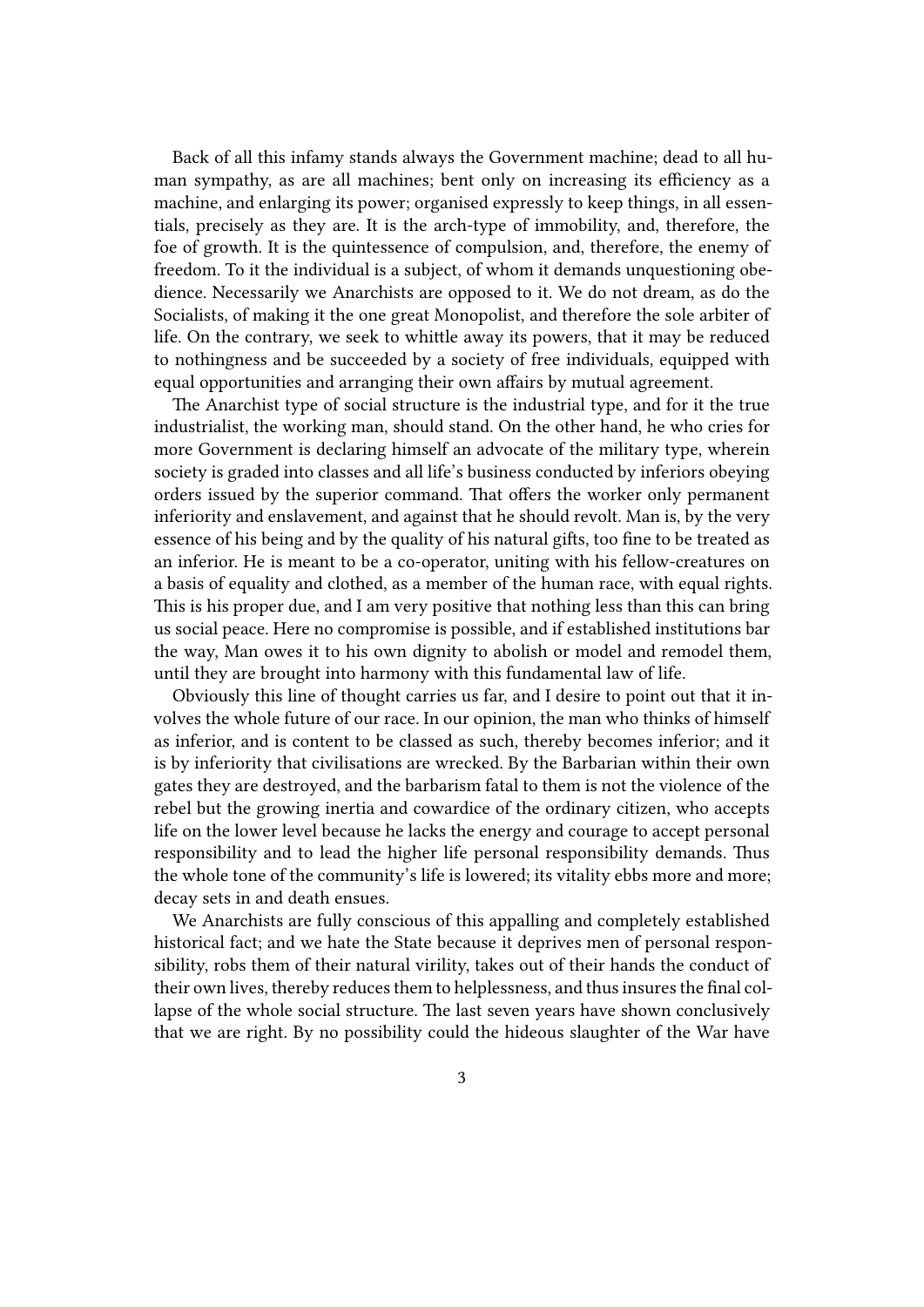taken place had not the towering governments, which had been permitted to take all power into their clutches, previously reduced the mass to helplessness. There it still is held, and its State-created helplessness is still its most pitiful undoing.

These were the thoughts that occupied my mind when I was writing this pamphlet, eighteen years ago. Later experiences have strengthened the convictions I then tried to express. I see no reason, therefore, for changing in one iota the general structure of the pamphlet; but in certain places I have substituted illustrations which seem to me more up to date. I still say to every human being: "Your first and most important business is to be master of your own life."I need hardly add that, in my opinion, Anarchism is at once the most destructive and constructive of philosophies, the uncompromising foe of the Barbarism now triumphant, and the architect of the Civilisation still struggling to be born.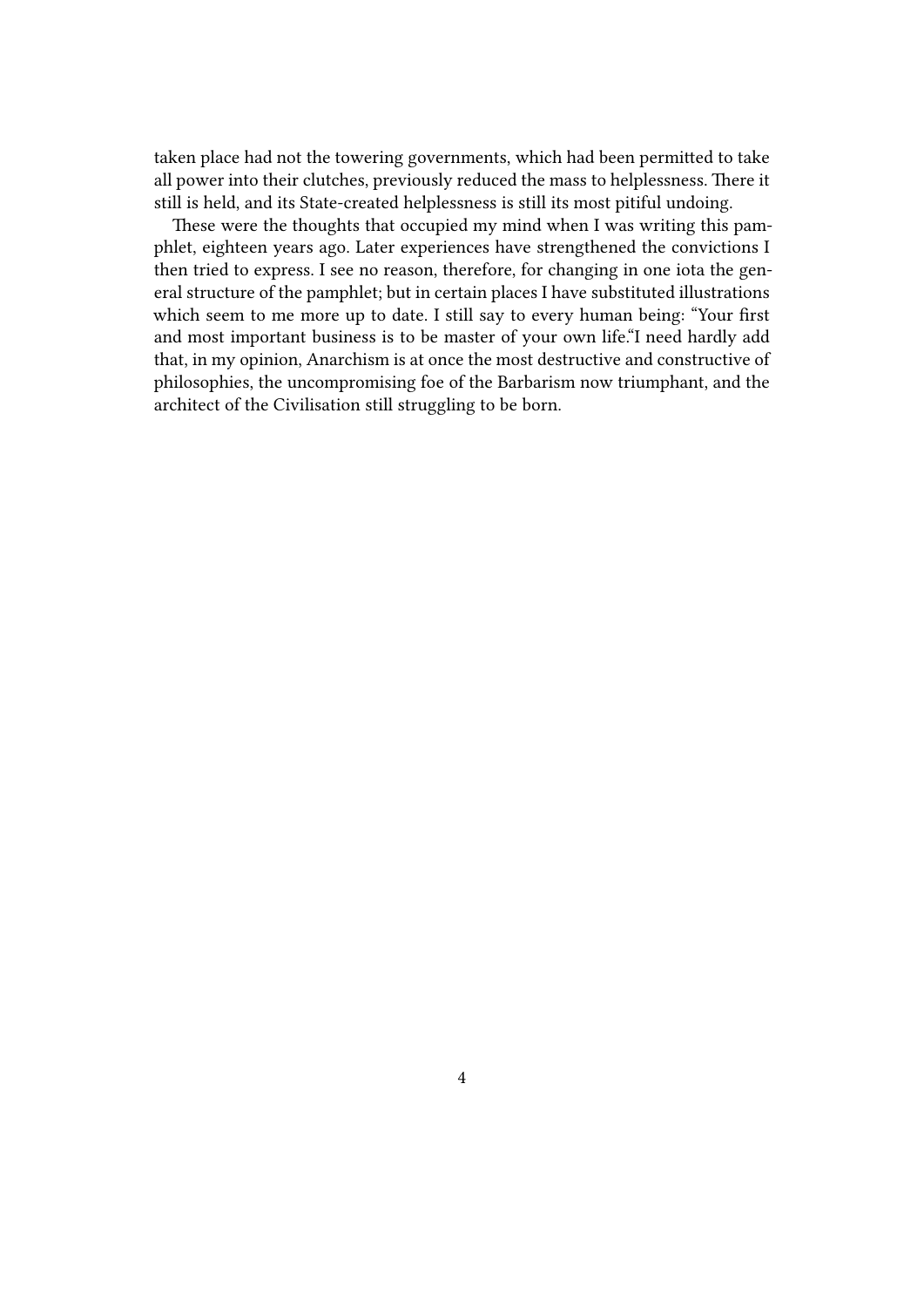This pamphlet endeavours to explain the positions occupied respectively by Anarchism and Socialism in their efforts to interpret Life. It presents the Anarchist interpretation as based on the conception that the Individual is the natural fount of all activity, and that his claim to free and full development of all his powers is paramount. The Socialist interpretation, on the other hand, is presented as resting on the conception that the claim of the Collectivity is paramount, and that to its welfare, real or imagined, the Individual must and should subordinate himself.

On the correct interpretation of Life everything depends, and the question is as to which of these two conflicting interpretations is correct. Always and everywhere the entire social struggle hinges on that very point, and every one of us has his feet set, however unconsciously, in one or other of these camps. Some would sacrifice the Individual, and all minorities, to the supposed interests of the collective whole. Others are equally convinced that a wrong inflicted on one member poisons the whole body, and that only when it renders full justice to the Individual will society be once more on the road to health.

The dispute, therefore, between Anarchism and Socialism is precisely as to the point from which we should start and the direction in which we should move, since start and move we must. No one is satisfied with things as they are, and no one can be satisfied; for the existing system is a miserable compromise between Anarchism and Socialism with which neither can be content. On the one hand, the Individual is instructed to play for his own hand, however fatally the cards are stacked against him. On the other hand, he is adjured incessantly to sacrifice himself to the common weal. Special Privilege, when undisturbed, preaches always individual struggle, although it is Special Privilege that robs the ordinary individual of all his chances of success. Let Special Privilege be attacked, however, and it appeals forthwith to the Socialistic principle declaring vehemently that the general interests of society must be protected at any cost. Such a hotch-potch of illogical opportunisms obviously has no solid foothold, cannot and should not last; is a mere transition stage through which, thanks to thoughtless indifference, we are passing all too slowly. The downfall of the present ruin, sooner or later, is inevitable. It is of the first importance, therefore, to clarify our minds as to the form of social structure that should succeed it. Between ignorant change and ignorant opposition to change we stand to-day in deadly peril.

In this pamphlet Anarchism is treated at the greater length for two reasons: First, because it is by far the less understood of the two philosophies; and, secondly, because a full analysis of the Anarchist position will be found to have cleared the way for a consideration of the claims of Socialism.

When a man says he is an Anarchist he puts on himself the most definite of labels. He announces that he is a "no rule" man. "Anarchy" — compounded of the Greek words "ana," without, and "arche," rule  $-$  gives in a nutshell the whole of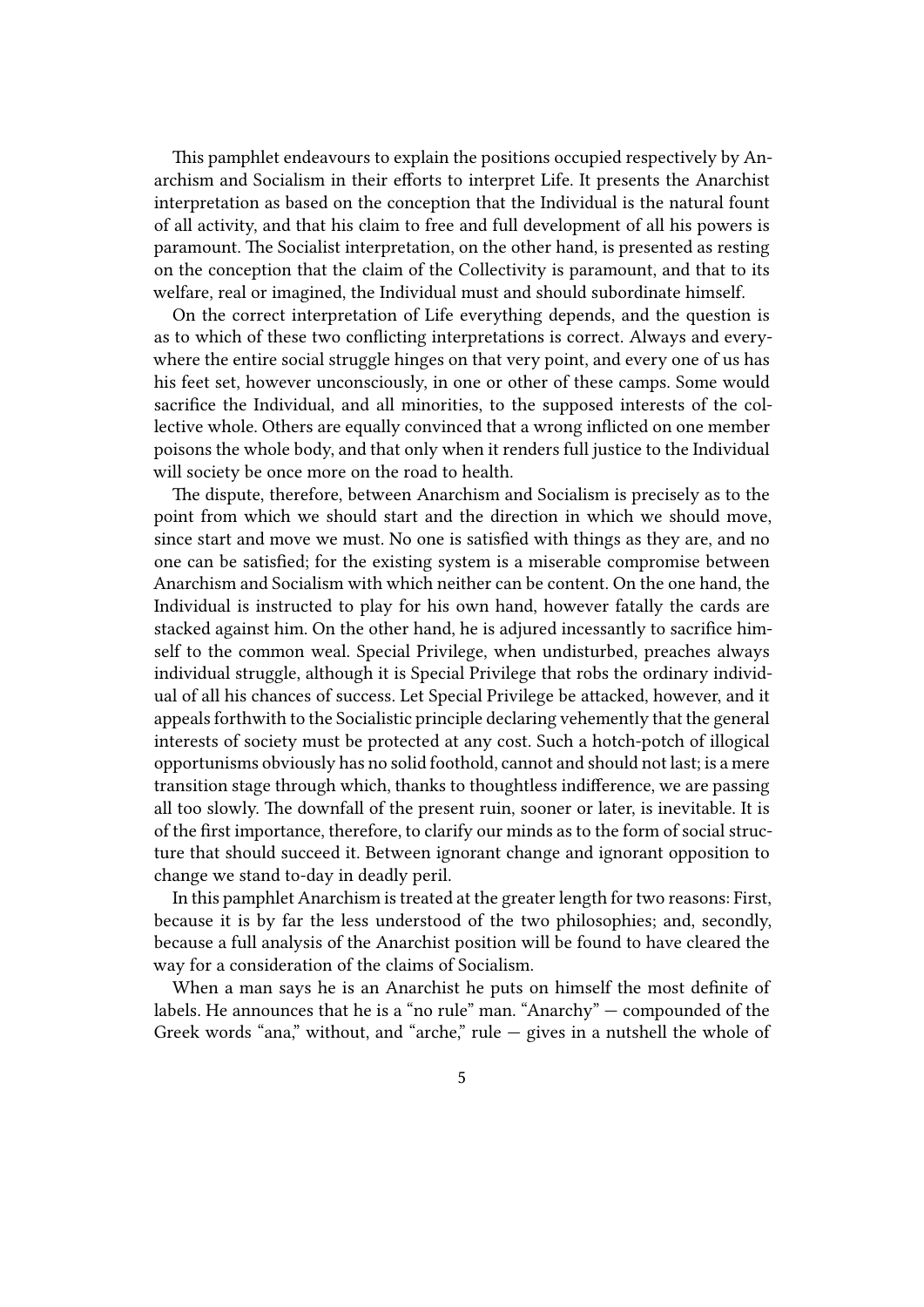his philosophy. His one conviction is that men must be free; that they must own themselves.

Anarchists do not propose to invade the individual rights of others, but they propose to resist, and do resist, to the best of their ability all invasion by others. To order your own life, as a responsible individual, without invading the lives of others, is freedom; to invade and attempt to rule the lives of others is to constitute yourself an enslaver; to submit to invasion and rule imposed on you against your own will and judgment is to write yourself down a slave.

Essentially, therefore, Anarchism stands for the free, unrestricted development of each individual; for the giving to each equal opportunity of controlling and developing his own particular life. It insists on equal opportunity of development for all, regardless of colour, race, or class; on equal rights to whatever shall be found necessary to the proper maintenance and development of individual life; on a "square deal" for every human being, in the most literal sense of the term.

Moreover, it matters not to the Anarchist whether the rule imposed on him is benevolent or malicious. In either case it is an equal trespass on his right to govern his own life. In either case the imposed rule tends to weaken him, and he recognises that to be weak is to court oppression.

It was inevitable that all exercisers, or would-be exercisers, of power should condemn in the most unqualified terms a philosophy so fatal to their pretensions. As they consider that they themselves keep the entire social machinery in motion, it was entirely natural that they should think and say: "Why! 'No rule' will produce general disorder" — and that they should at once twist the meaning of this most exact word, giving it the sense of universal chaos. The masses are governed far more by ingenious misrepresentation than by club or bullet.

Anarchism used to be called Individualism, and under that title it was considered more than respectable, being, in fact regarded as the special creed of culture. But the term was weak, because it did not define. People called themselves Individualists just as they called themselves Liberals, without understanding what "individualism" really implied, or the freedom inherent in the word "liberalism." So, from the exact Greek language the precise and unmistakeable word "Anarchy" was coined, as expressing beyond question the basic conviction that all rule of man by man is slavery.

The pages of the world's foremost teachers  $-$  its scientists, its philosophers, its poets and dramatists — swarm with passages emphasising the vital importance of liberty; the necessity of providing a favourable environment for each and every individual; the imperative demand for equality of opportunity for individual development, but in too many cases these writers fail to sum up the case and apply their principles to present conditions as Anarchists unhesitatingly sum them up and apply them.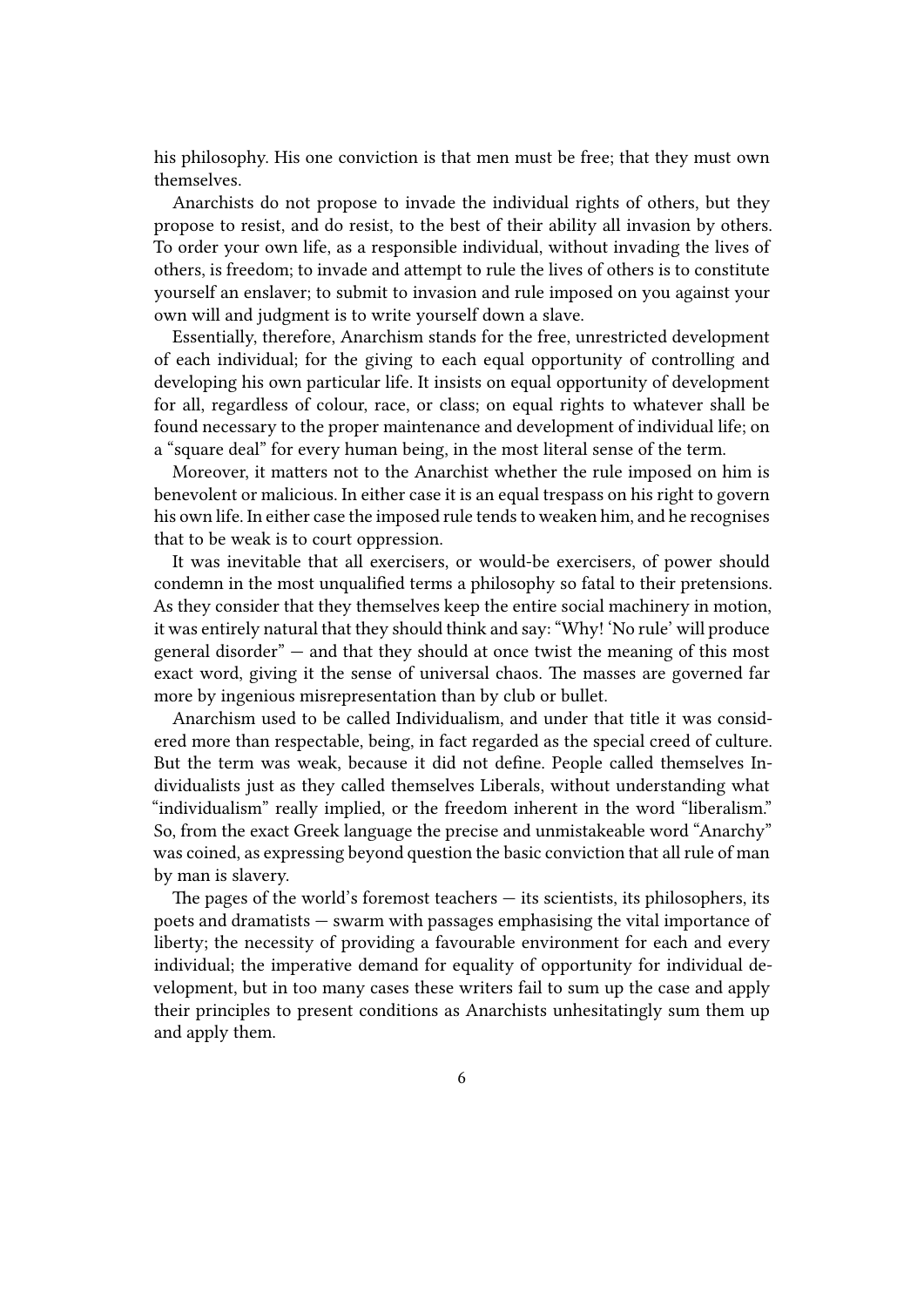The entire Anarchist movement is based on an unshakeable conviction that the time has come for men  $-$  not merely in the mass, but individually  $-$  to assert themselves and insist on the right to manage their own affairs without external interference; to insist on equal opportunities for self-development; to insist on a "square deal," unhampered by the intervention of self-asserted superiors.

"The Sabbath was made for man and not man for the Sabbath." We propose henceforth to make our own institutions and to be their masters. We have come to manhood As our brains now command Nature, it is high time that we should command ourselves. Naturally man is incomparably the most powerful of animals, able to bring into existence for himself all that is needed for a rich and ample life. But under the artificial conditions imposed on them by rulers, who portion out among themselves the means of life, millions of the powerful species known as "Man" are reduced to conditions of abject helplessness of which a starving timberwolf would be ashamed. It is unspeakably disgusting to us, this helplessness of countless millions of our fellow creatures; we trace it directly to stupid, unnatural laws, by which the few plunder and rule over the many, and we propose to do our part in restoring to the race its natural strength, by abolishing the conditions that render it at present so pitiably weak.

For the last century, or more, we have been experimenting with the rule of democracy — the bludgeoning by governors whom majorities, drunk with power, impose on vanquished minorities. This last is probably the worst of all, for we stand to-day steeped to the lips in a universal corruption that is rotting every nation to the core. Is it not a fact that, whether it be a French Deputy or an English Member of Parliament, a Republican, a Democratic, or a Socialist candidate for office, each and every one of them sings exactly the same siren song: "Clothe me with power, and I will use it for your good?" It has been the song of every tyrant and despoiler since history began

Why should you part with power, making yourselves impotent that a favoured few may be omnipotent? By so doing you destroy the splendid equality of Nature, which sends us all into the world equally naked, equipped with what would be, under natural conditions, practically equal possibilities of self-development? It is you yourselves, governed by the misrepresentations of superstition, and not daring to lift your heads and look life in the face, who substitute for that magnificent justice the hideously unjust inequalities with which society is sick well-nigh to death. Does not the experience of your daily life teach you that when, in any community, any one man is loaded with power it is always at the expense of many others, who are thereby rendered helpless? Do you not know that to be helpless means to be fleeced and flayed without mercy; to be hunted from land to land; to scour the farthermost corners of the earth in a heart-breaking search for the opportunity to make a living? We describe in a few word the life of the proletariat, the working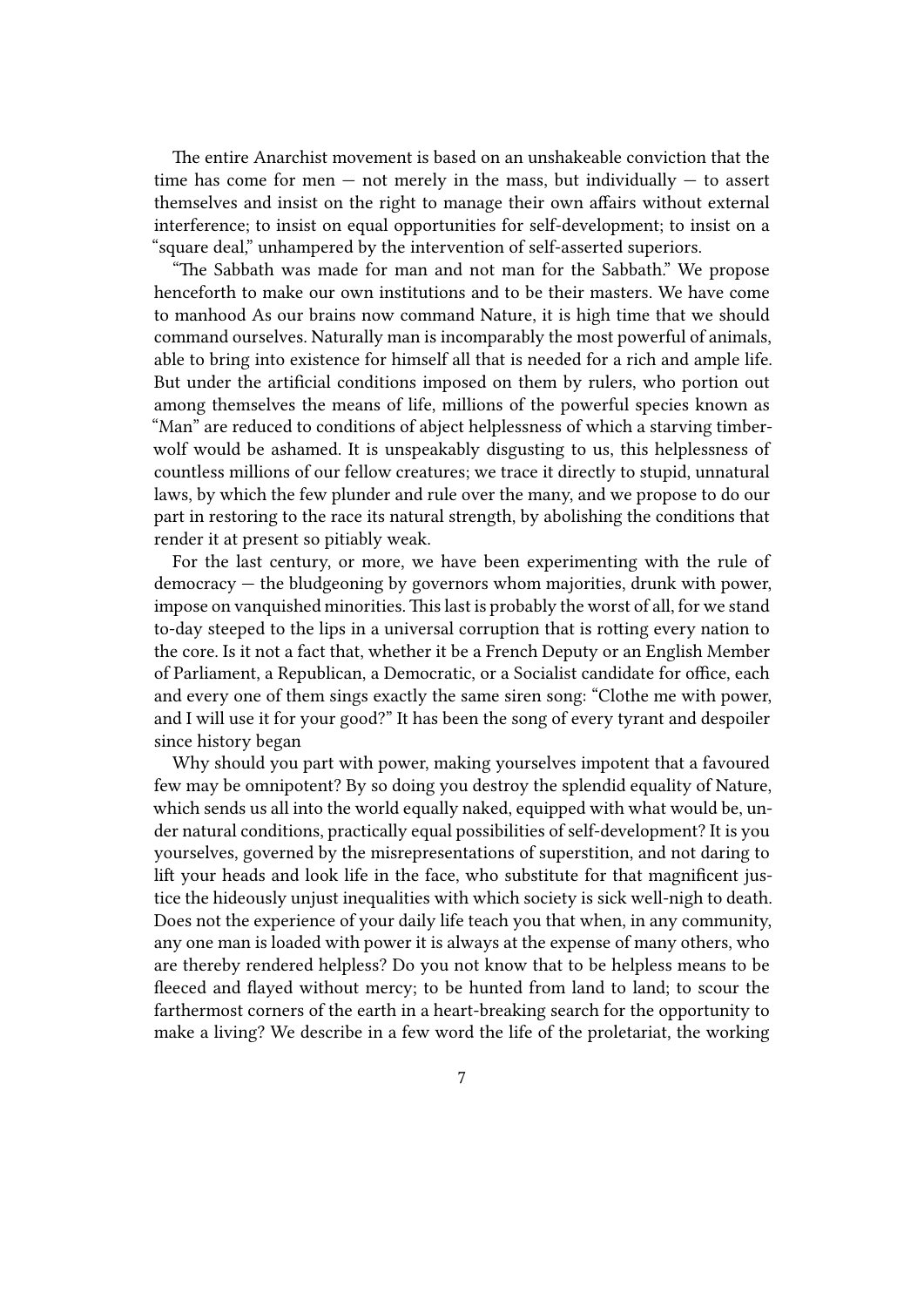man of to-day — that enormous class that has given away its natural powers and is paying such an awful penalty for this, the sin of sins, that Nature punishes most unmercifully.

We have no other conception than that, so long as men remain powerless, they will be robbed remorselessly, and that no pity will be shown; for the simple reason that the robber, the strong man, in his heart of hearts despises his victim for his weakness. We recognise that the sole remedy is for the weak to win back their natural position of power by abolishing the conditions of helplessness to which they have been reduced by artificial laws and unjust privileges.

The helplessness of the masses is not a subject for pity or milk-and-water charity, but for the strongest indignation that men should be so false to their destiny and such unspeakable traitors to their great mother, Nature, who, with endless pains and through the evolution of countless ages, has raised them to a height at which they have infinite possibilities at command, which, in their cowardice, they spurn.

Let us not flatter ourselves that we can shirk this imperative call to self-assertion by appointing deputies to perform the task that properly belongs to us alone. Already it is clear to all who look facts in the face that the entire representative system, to which the workers so fatuously looked for deliverance, has resulted in a concentration of political power such as is almost without parallel in history.

Our representative system is farce incarnate. We take a number of men who have been making their living by some one pursuit  $-$  in most cases that of the law  $$ and know nothing outside that pursuit, and we require them to legislate on the ten thousand and one problems to which a highly diversified and intricate industrial development has given rise. The net result is work for lawyers and places for officeholders, together with special privileges for shrewd financiers, who know well how to get clauses inserted in measures that seem innocence itself but are always fatal to the people's rights.

Anarchism concentrates its attention on the individual, considering that only when absolute justice is done to him or her will it be possible to have a healthy and happy society. For society is merely the ordinary citizen multiplied indefinitely, and as long as the individuals of which it is composed are treated unjustly, it is impossible for the body at large to be healthy and happy. Anarchism, therefore, cannot tolerate the sacrifice of the individual to the supposed interests of the majority, or to any of those high-sounding catchwords (patriotism, the public welfare, and so forth) for the sake of which the individual — and always the weakest individual, the poor, helpless working man and woman — is murdered and mutilated to-day, as he has been for untold ages past.

Anarchism demands imperatively that full and complete justice shall be done to each and every individual; that there shall be accorded to all full and equal opportunities for the development, conduct, and enjoyment of their lives; and it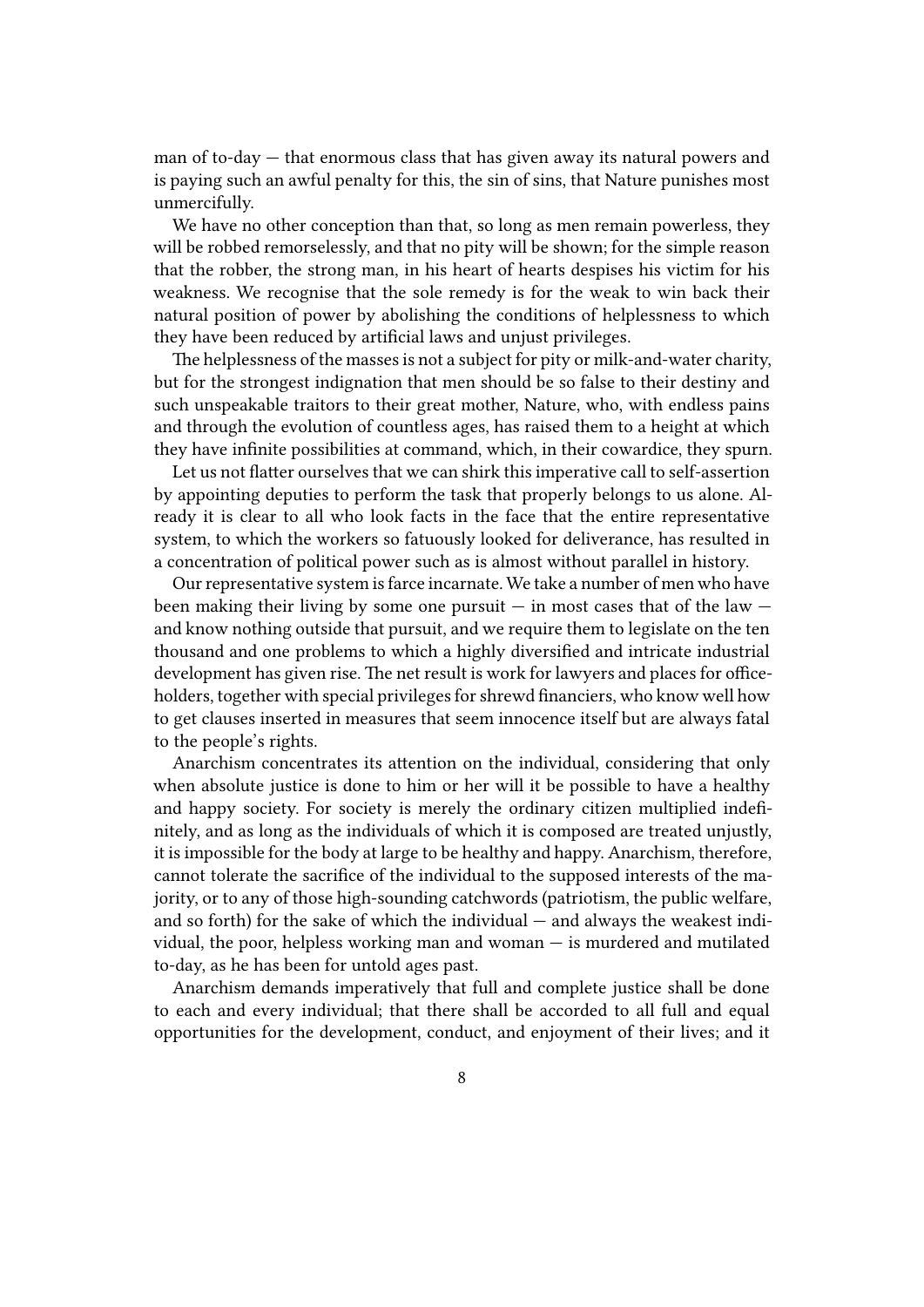declares, as an incontestable truth, that the first step toward this inevitable goal is the absolute overthrow of all those artificial and life-destroying privileges by which a favoured few are to-day permitted to gather into their hands unbounded wealth and power at the price of the impoverishment and slaughter of the masses.

Let no one delude you with the fable that we Anarchists are opposed to cooperation, that we wish to reduce mankind to conditions of primitive isolation. On the contrary, we see with perfect clearness that the favoured few, who have at their command the means of so doing, co-operate constantly on a larger and larger scale, as the improved methods of communication enable them more and more to make the world the scene of their operations. We understand that it is only necessary to shake off the shackles of poverty and helplessness in order to enable mankind, as a whole, to rise to a vast, true voluntary co-operation, in which the entire earth and its fruits will be used in the fullest, wisest, and most economical way for the satisfaction of the wants of the men, women, and children barn into it.

We are of the firmest opinion that the only goal worthy of consideration by clearsighted and earnest men and women is the winning of such individual freedom as will render possible such a co-operation as we have just described.

We hold that the bold, straight, and direct way will be found infinitely the shortest, easiest, and most successful. We are convinced that if any other course is pursued, and it is sought by a series of make-shift compromises to pave the way for changes to be wrought out in a vague and distant future, it will be discovered finally that the time so spent has been wasted. Only by a direct attack on monopoly and special privilege; only by a courageous and unswerving insistence on the rights of the individual, whoever he may be; on his individual right to equality of opportunity, to an absolutely square deal, to a full and equal seat at the table of life, can this great social problem, with which the whole world now groans in agony, be solved.

In a word, the freedom of the individual, won by the abolition of special privileges and the securing to all of equal opportunities, is the gateway through which we must pass to the higher civilisation that is already calling loudly to us.

It is urged that we Anarchists have no plans; that we do not set out in detail how the society of the future is to be run. This is true. We are not inclined to waste our breath in guesses about things we cannot know. We are not in the business of putting humanity in irons. We are trying to get humanity to shake off its irons. We have no co-operative commonwealth, cut and dried, to impose on the generations yet unborn. We are living men and women, concerned with the living present, and we recognise that the future will be as the men and women of the future make it, which in its turn will depend on themselves and the conditions in which they find themselves. If we bequeath to them freedom they will be able to conduct their lives freely, as the changed and improved conditions, brought about by the growth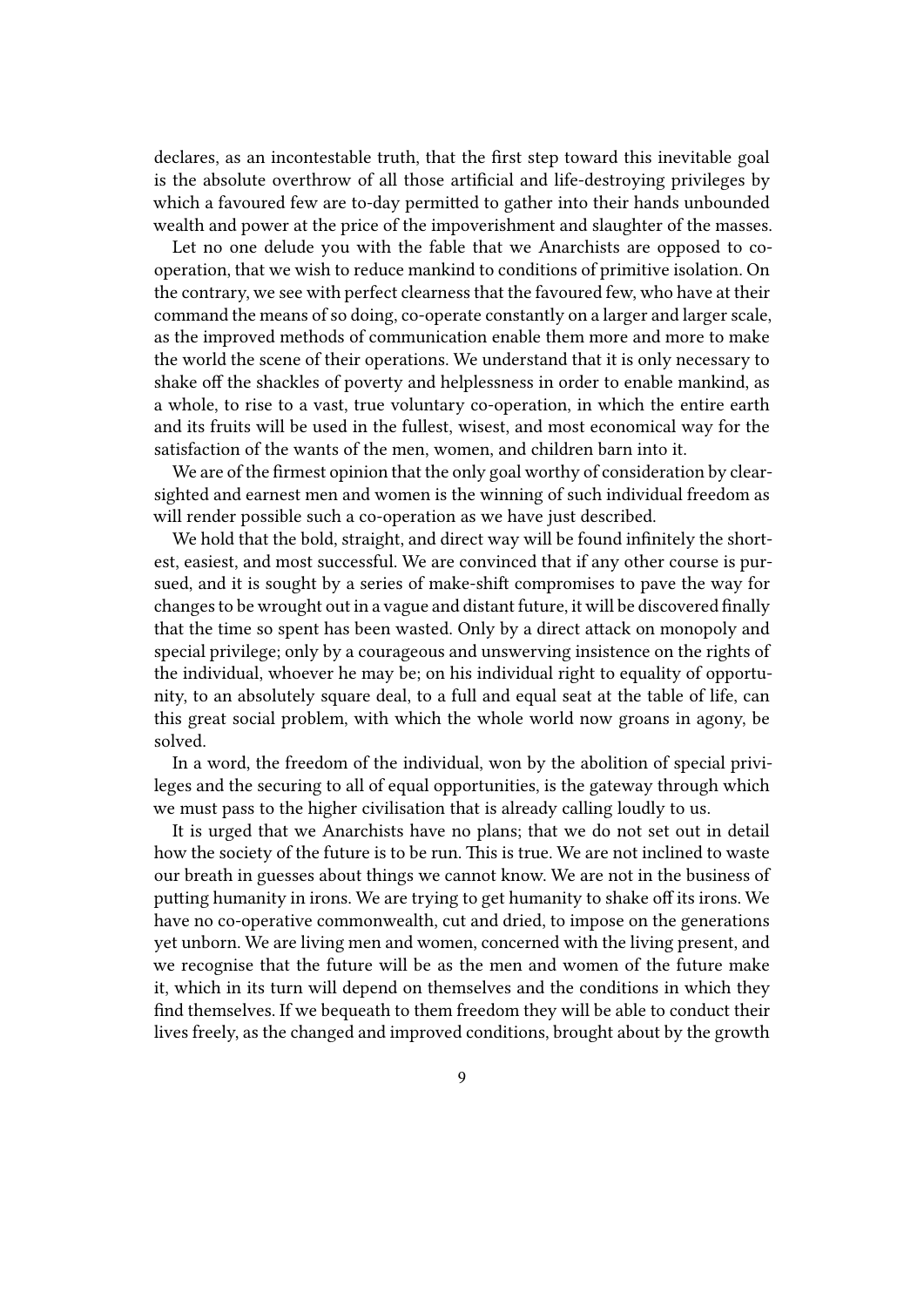of human intelligence and the added mastery of Nature that will spring from such intelligence, may dictate.

To overthrow human slavery, which is always the enslavement of individuals, is Anarchism's one and only task. It is not interested in making men better under slavery, because it considers that impossible  $-$  a statement before which the ordinary reader probably will stand aghast. It seems, therefore, necessary to remind him once again that Anarchists are realists who try to see Life as it is, here on this earth, the only place where we can study it, indeed the only place whereon, so far as hitherto discovered, human life exists. Our view is that of the biologist. We take Man as we find him, individually and as a member of a species. We see him subject to certain natural laws, obedience to which brings healthy growth while disobedience entails decay and untimely death. This to us is fundamental, and much of Anarchism's finest literature is devoted to it.

Now, from the biological standpoint, Freedom is the all-essential thing. Without it individual health and growth are impossible, and wherever the development of the Individual is thwarted the progress of all Humanity receives a check. We cannot measure the innumerable checks, or show by exact figures the injury inflicted on our own liberties when the pendulum swings back to slavery elsewhere. Nevertheless, beyond all question the injury is there. It must be. Biologically we are all parts of one organic whole  $-$  the human species  $-$  and, from the purely scientific standpoint, an injury to one is the concern of all. You cannot have slavery at one end of the chain and freedom at the other. In our view, therefore, Special Privilege in every shape and form, must go. It is a denial of the organic unity of mankind; of that oneness of the human family which is, to us, a scientific truth. We refuse to ignore or flout it, as the Churches have ignored and flouted human brotherhood, by professing which they gained the support of the disinherited and climbed to power. Internationalism is, to us, a biological fact a natural law which cannot be violated with impunity or explained away. The most criminal violators of that natural law are modern Governments, which devote all the force at their command to the maintenance of Special Privilege, and, in their lust for supremacy, keep nations perpetually at war. Back of all this brutal murdering is the thought: "Our governing machine will become more powerful. Eventually we shall emerge from the struggle as rulers of the earth."

This earth is not to be ruled by the few. It is or the free and equal enjoyment of every member of the human race. It is not to be held in fee by old and decaying aristocracies, or bought up as a private preserve by the newly rich — that hard-faced and harder-conscienced mob which hangs like a vulture over every battlefield and gorges on the slain. It is to be used, freely and equally, by all the living. For, just as the human species is one organic whole, so the earth, this solid globe beneath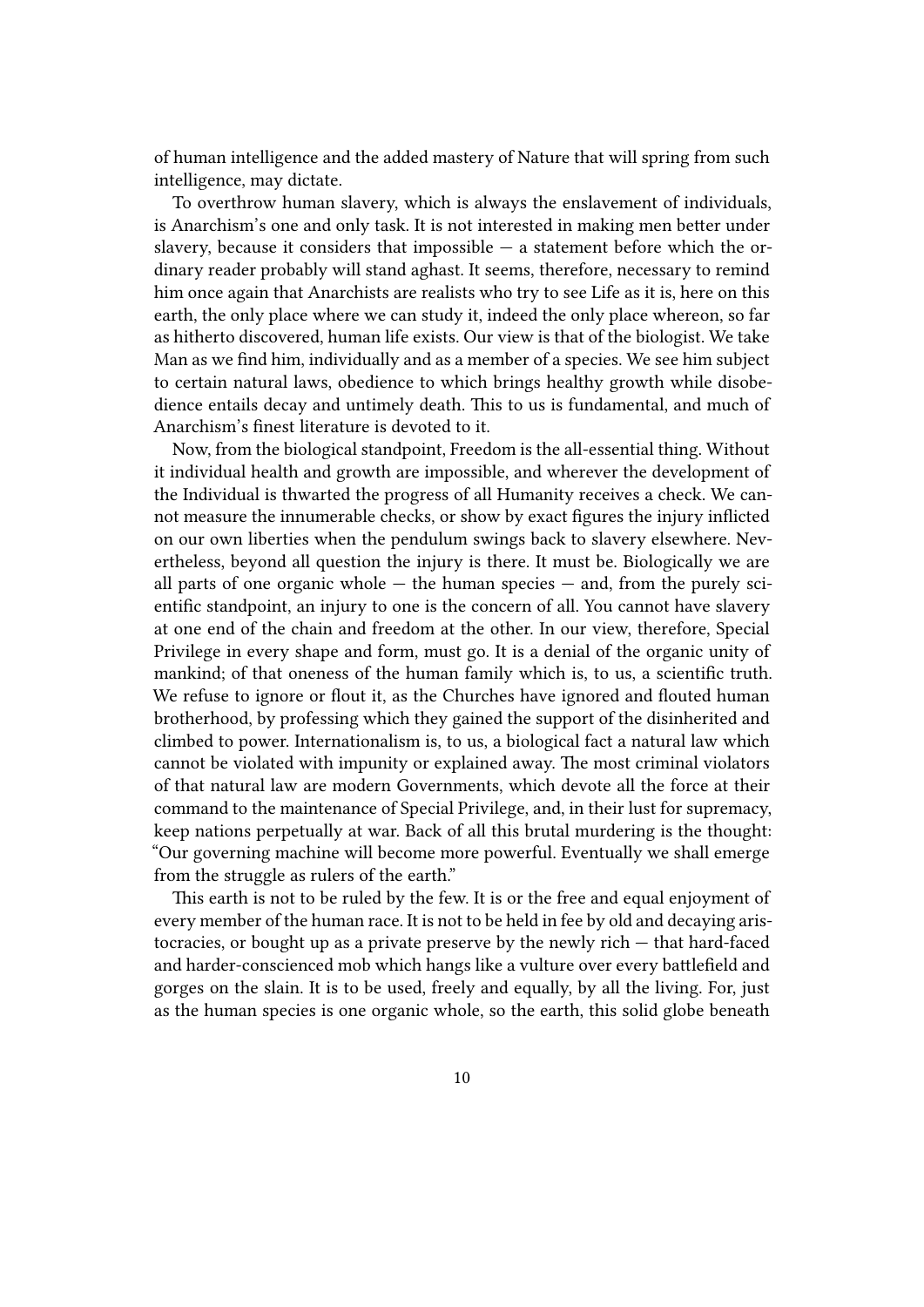our feet, is one economic organism, one single store-house of natural wealth, one single workroom in which all men and women have an equal right to labour.

In these few words I have endeavoured to display the standpoint from which Anarchism views the Land Question, and to explain why, of necessity, it cannot view it otherwise. To every Anarchist the right to free and equal use of natural opportunities is an individual right, conferred by Nature and imposed by Life. It is a fundamental law of human existence; and because our present so-called Civilisation obstinately refuses to recognise that law it is bleeding to-day at every pore and the death-rattle is already in its throat. A house so bitterly divided against itself is bound to fall. A society of wolves, each tearing at the other's throat, is not a society to be preserved but one to be extirpated as speedily and painlessly as mercy and intelligence can do it.

It is a question of intelligence, and to Anarchists the methods generally proposed for restoring the land to the use of the living do not appear intelligent. Clearly Nationalisation will not do; for Nationalisation ignores the organic unity of the human species, and merely substitutes for monopoly by the individual monopoly by that artificial creation, the State, as representing that equally artificial creation, the Nation. Such a philosophy lands us at once in absurdities so obvious that their bare statement suffices to explode them. For example, the district of Tampico, in Mexico, embraces one of the richest oil fields yet discovered. Is it maintained that the few Mexicans are entitled to monopolise that great gift of Nature solely because it lies within the territory at present marked on the maps as Mexico?

Even Capitalism knows better than that. If Mexico shut down her oil wells she would be warned promptly that the world had need of them, and the warning would be enforced. In theory, as in practice, Capitalism is international, for it recognises that what is needed by the world at large must pass into the channels of international trade and be distributed for the satisfaction of racial needs. That, however, does not prevent individual capitalists from locking up their own private properties, nor does it prevent capitalist rings from decreeing that an entire industry shall be brought to a standstill in order that their personal profits may be enhanced. Similarly, Capitalism would not permit England to starve the world by shutting down her coal mines, but it does permit a few monopolists of coal lands to hamper production by levying tribute on English miners who want to work. Nothing more unsatisfactory, more unjust, or more illogical can be imagined. What good interest is served by allowing the Duke of Northumberland, for example, to exact £80,000 a year for allowing Labour to dig out what he is still permitted to call his coal? Biologically the man is a parasite of the most deadly type. Economically he is a huge leak through which social and individual effort goes to waste.

To all Anarchists, therefore, the abolition of Land Monopoly is fundamental. Land Monopoly is the denial of Life's basic law, whether regarded from the stand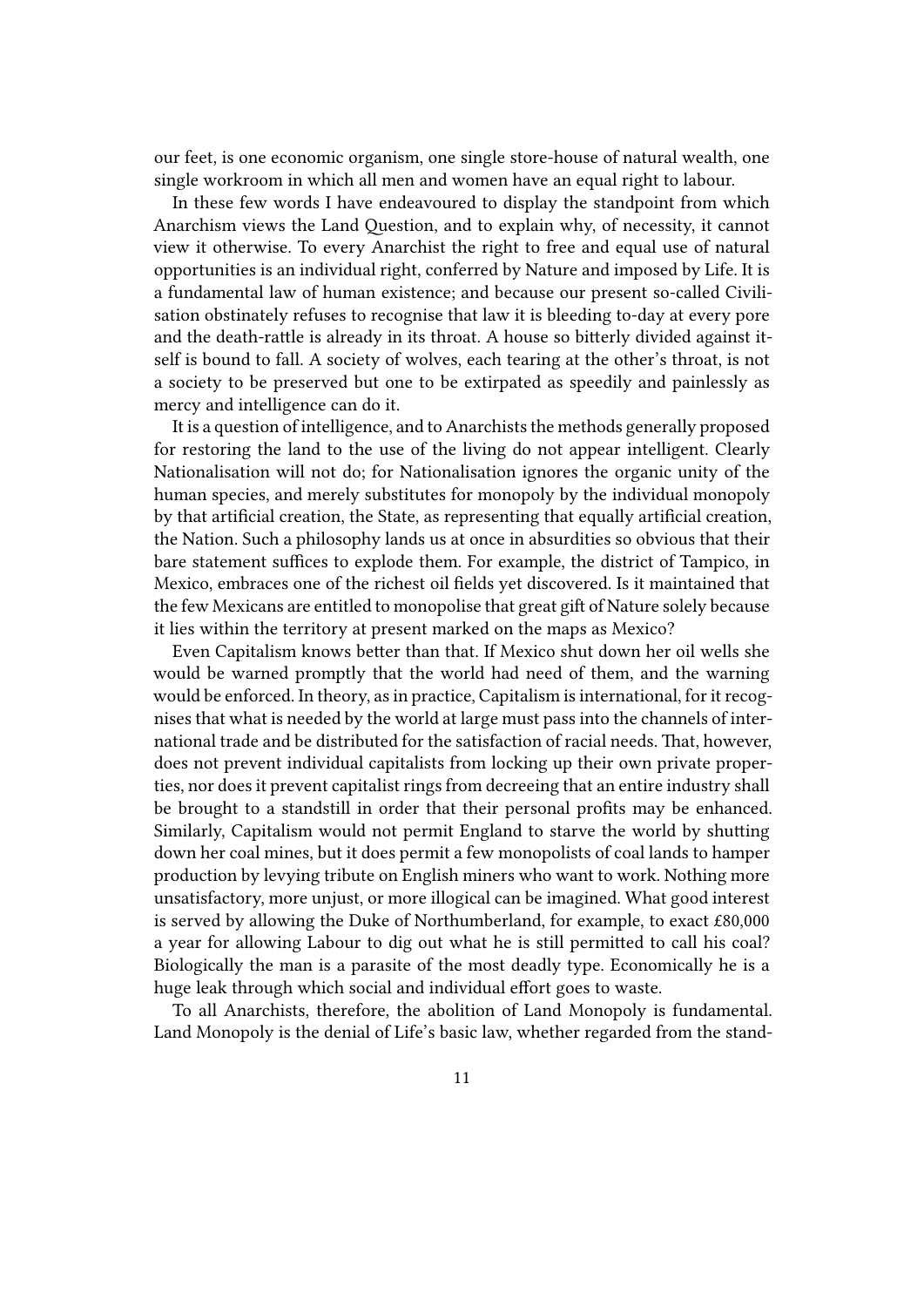point of the individual or of the species; and by no human ingenuity can we successfully evade that law. So long as certain individuals are allowed to corner land on or by which others have to live, those others are at their mercy. They are helpless and, therefore, helplessly enslaved. They are robbed, and cannot escape the robbery. They are ruled, and cannot get away from the rule. They must work on the terms offered them, or starve. From this fate no organisation, however complete, no skill or learning, however profound, no private virtue or public philanthropy, can rescue them. Here, if anywhere, action is needed. A huge boulder blocks the path, and until that boulder is removed progress remains unthinkable.

In some way or another the Individual must assert and maintain his free and equal right to life, which means his free and equal right to the use of that without which life is impossible, our common Mother, Earth. And it is to the incalculable advantage of society, the whole, to secure to each of its units that inalienable right; to release the vast accumulations of constructive energy now lying idle and enslaved; to say to every willing worker — "Wherever there is an unused opportunity which you can turn to account you are free to use it. We do not bound you. We do not limit you. This earth is yours individually as it is ours racially, and the essential meaning of our conquest of the seas, of air and space, is that you are free to come and go whither you will upon this planet, which is at once our individual and racial home."

The Land Question, viewed biologically, reveals wide horizons and opens doors already half ajar. Placed on the basis of equal human rights, it is nobly destructive, for it spells death to wrongs now hurling civilisation to its ruin. Were free and equal use of natural opportunities accepted as a fundamental law — just as most of us accept, in theory, the Golden Rule — there would be no more territory-grabbing wars. Racial conflicts, now looming up so threateningly, would die of themselves. Free exchange, so essential to international prosperity, would follow automatically, and with it we should shake off those monstrous bureaucracies now crushing us. We should be plagued neither with the multi-millionaire whose evil fortune is always founded on Monopoly, nor with that degeneracy-breeding army of paupers whom Monopoly, first rendering them helpless, drags down to pauperdom. Hate, to-day righteous in its indignation, would be lifted from the heart of Labour, because Labour, no longer tied to the chariot wheels of Plutocracy, would claim and get its own. We Anarchists indorse and make our own Tolstoy's great statement that "the rich will do everything for the poor except the one thing needful — get off their backs." We understand thoroughly that when the hive no longer harbours parasites, the honey, increased enormously in quantity, will go where it belongs.

These doors already are standing more than half ajar. War! Science has revolutionised it, as it previously revolutionised industry, and War henceforth means racial suicide. Frontiers and national divisions, those hothouses of ignorant fanati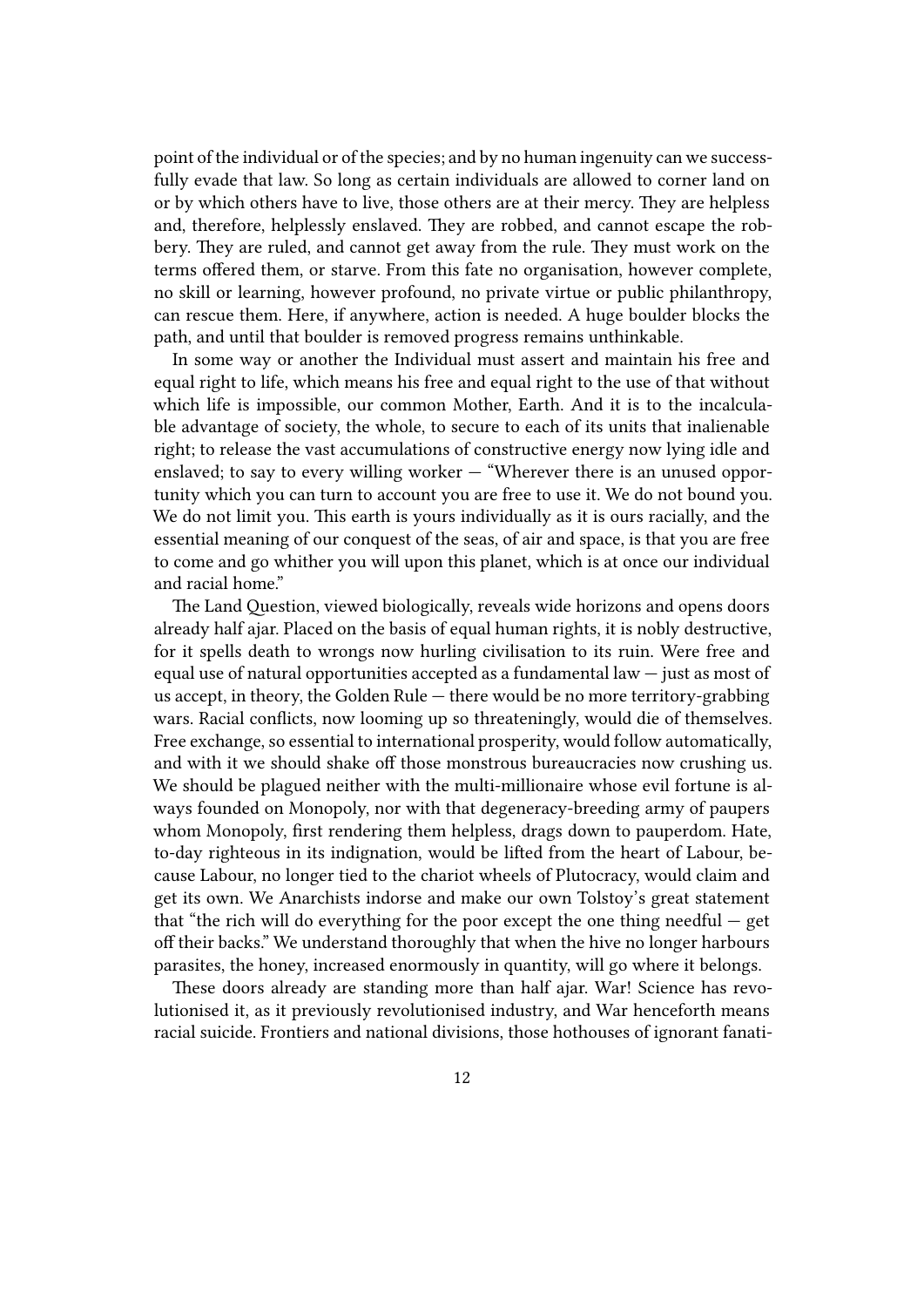cism and of that narrow patriotism which is always the first resort of scoundrels! Science, annihilating distance, has made, potentially at least, the human family one. What sense is there in fencing off countries by protective tariffs when the very purpose of the railway and the steamship, the cable and the wireless station, is to break through those fences? If rule by the sword is to endure, and if the masses are still to be governed with a rod of iron, we should stop educating them for the first result of education is that the pupil becomes eager to manage his own life. If our rulers want the workers to remain content with poverty, they should call a halt to invention, for no intelligent human being is satisfied to starve because production has outstripped consumption.

All intelligent and courageous action along one line of the great struggle for human rights helps thought and action along other lines, and the contest that is certain to come over the land question cannot but clear the field in other directions. It will be seen, for example, that freedom of production will not suffice without freedom of distribution — which is only the final process of production — and the road will be made plain for a consideration of the money and other monopolies that reign supreme in that great department of human activity, thanks to the special privileges that Government confers upon them.

It will be seen also that it is ridiculous for us to talk about free and equal citizens when one child is permitted to be born into the world heir to millions and entitled by law to levy tribute for the rest of his life on thousands who will never have a chance. It is inevitable, therefore, that the unnatural law of inheritance — whereby the dead bind the living — must wither before the light of criticism, and this even the late President Roosevelt understood and urged repeatedly.

With the increasing appreciation of the value of the individual life will come an increasingly drastic criticism of all those schools of thought that bid the oppressed be contented with their lot, and find it in their hearts to visit the workers of the slums, or the prisoners in the modern hells we call "penitentiaries," and exhort them to thank God for his mercies. The religion of submission will receive its deathblow. It is a craven, skulking thing, utterly incompatible with the dignity of man or with the energy and courage which Nature demands of those who desire to rise.

What, then, is our actual position? We stand for the realities of life, as opposed to the fine phrases on which the people starve; for the omnipotent laws of life, as opposed to the views we have inherited from a barbaric past, dominated by the fantastic theories of priests and kings, under which the few have reigned supreme and the masses have been mud, trampled remorselessly under foot. From those dark ages we are only just beginning to emerge — but we are emerging.

The task is gigantic, but it is inevitable. If mankind is ever to be master of itself, scientific thought — which deals with realities and bases its conclusions on ascertained facts — must take the place of guess and superstition. To bring the conduct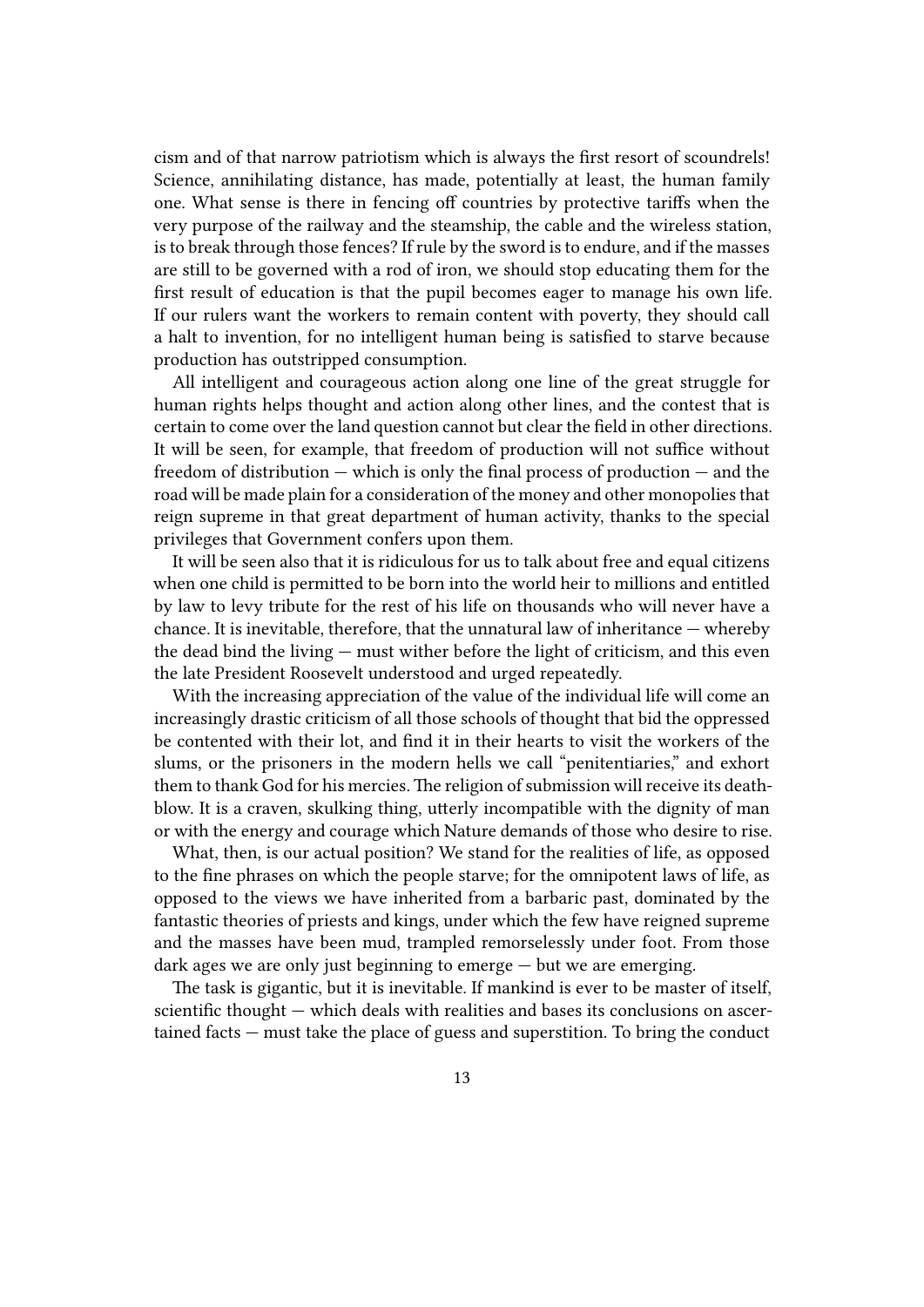of human life into accord with the ascertained facts of life is, at bottom, the great struggle that is going on in society, and in this great struggle we Anarchists  $-$  we say it confidently  $-$  stand in the very front rank.

Since the first publication of this pamphlet Civilisation has made a violent effort to shed the antiquated skin that fitted well enough perhaps its earlier and smaller growth. The dam that held for centuries has given way, and we have had The War probably the greatest social dislocation yet recorded and the herald of profoundly revolutionary readjustments yet to come. For the moment it has thrown us back into barbarism. For the moment it has afflicted us with Militarism and scourged us with all the tyrannies that military philosophy and tactics approve of and enforce. Necessarily Militarism believes in itself and in that physical violence which is its speciality. Necessarily it sympathises with all those barbarisms of which it is the still-surviving representative, and distrusts those larger views that come with riper growth. How could it be otherwise? By the essence of its being Militarism does not argue; it commands. Its business is not to yield but to conquer, and to keep, at any cost, its conquests. Always, by the fundamental tenets of its creed it will invade; drive the weaker to the wall, enforce submission. He who talks to it of human rights, on the full recognition of which social peace depends, speaks a language it does not and cannot understand. To Militarism he is a dreamer, and, in the words of the great German soldier, Von Moltke, it does not even regard his dream as beautiful.

At present we are being swept by a very tidal-wave of War. Every Government is a vast military machine, armed with all the resources of modern science. Every Government is invading ruthlessly the liberties of its own "subjects" and stripping them of elemental rights. Resolved on keeping, at any cost, its existing conquests, every Government treats as an outcast and criminal him who questions its autocracy. Obsessed perpetually by fear, which is the real root of military philosophy, every Government is guarding itself against popular attack; and with Governments, as with all living creatures, there is nothing so unscrupulous as fear. When Government punishes the man who dares to express honestly his honest thought, does it pause to consider that it is killing that spirit of enquiry which is the life of progress, and crushing out of existence the courageous few who are the backbone of the nation? Not at all. Like an arrant coward, it thinks only of its own safety. When, by an elaborate system of registration, passports, inspection of private correspondence, and incessant police espionage, it checks all the comings and goings of individual life, does it give a thought to personal liberty or suffer a single pang at the reflection that it is sinking its country to the level of France under Louis XIV or Russia under the Romanoffs — with consequences historically notorious? Not a bit of it. The machine thinks only of itself; of how it may I increase and fortify its power.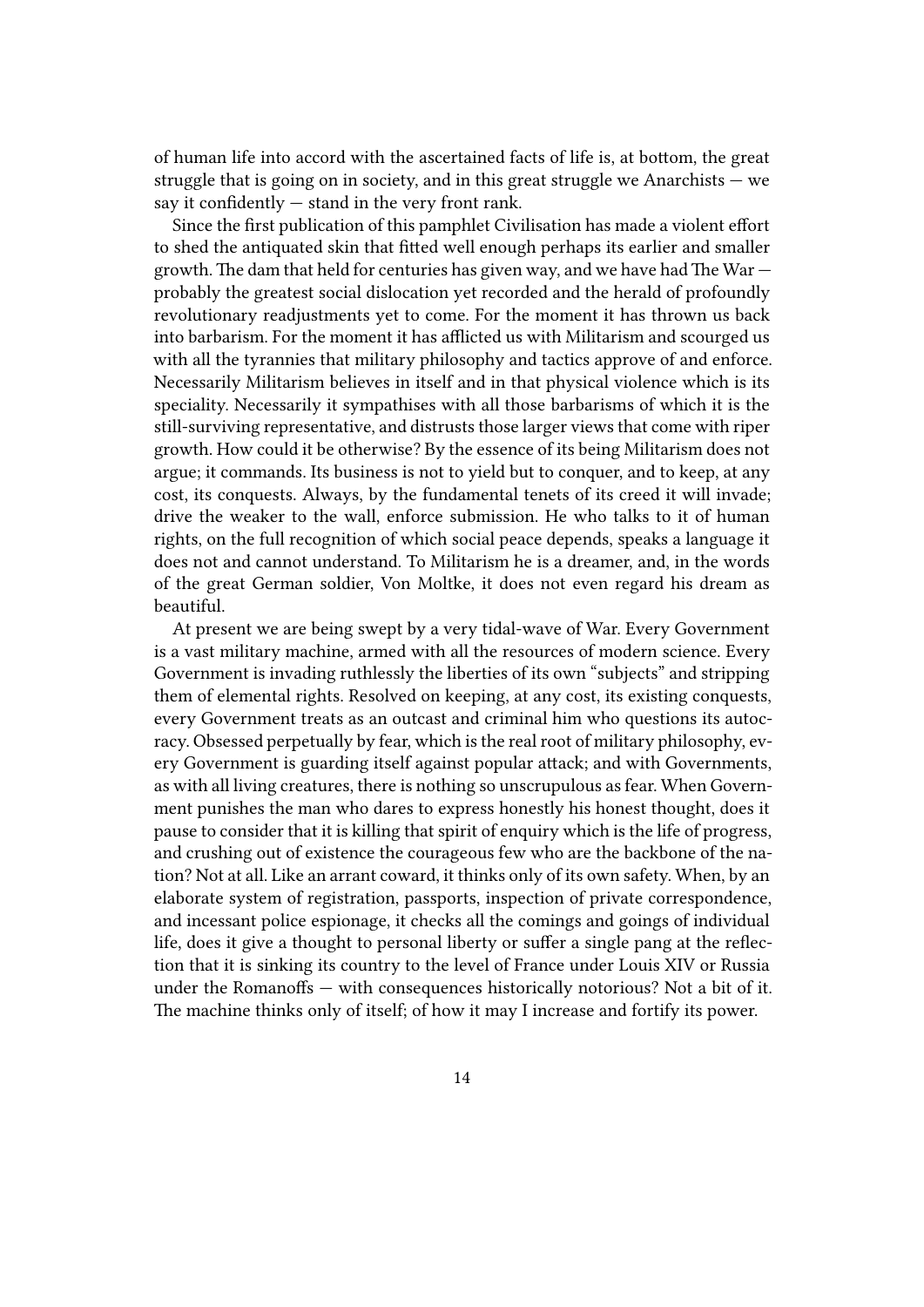Just as the Court sets the fashions that rule "Society," so the influence of the governmental machine permeates all our economic life. The political helplessness of the individual citizen finds its exact counterpart in the economic helplessness of the masses, reduced to helplessness by the privileges Government confers upon the ruling class, and exploited by that ruling class in exact proportion to their helplessness. Throughout the economic domain "Woe to the Conquered" is the order of the day; and to this barbaric military maxim, which poisons our entire industrial system and brutalises our whole philosophy of life, we owe it that Plutocracy is gathering into its clutches all the resources of this planet and imposing on the workers everywhere what I myself believe to be the heaviest yoke they have, as yet, been forced to bear. It is many years since De Tocqueville, in his great work "Democracy," described the then budding plutocracy as "the worst rulers this world has ever had," to which he added, "but their reign will be short." Probably no truer words were ever written.

Anarchists believe all this is doomed; but they believe also that its dying struggles, even now visible, will be very hard. They regard Militarism as a straitjacket in which modern Industrialism, now struggling violently for expansion, cannot fetch its breath. And everything that smacks of Governmentalism smacks also of Militarism, they being Siamese twins, vultures out of the same egg. The type now advancing to the centre of the stage, and destined to occupy it exclusively, is, as they see it, the industrial type; a type that will give all men equal opportunities, as of human right, and not tolerate the invasion of that right, a type, therefore, that will enable men to regulate their own affairs by mutual agreement and free them from their present slavery to the militant employing class; a type that will release incalculably enormous reservoirs of energy now lying stagnant Sand, by eliminating as painlessly as possible the drones, secure the honey to the working bees. That such is the natural trend of the evolution now in process they do not doubt; but its pace will be determined by the vigour with which we shake off the servile spirit now paralysing us, and by the intelligence with which we get down to the facts that really count. At bottom it is a question of freedom or slavery; of self-mastery or being mastered.

Science, as we see it, is revolutionising our industrial system and will not rest until she has made it the obedient servant of the human race. As part of that great task she has now taken Militarism in hand, and there, within a few short years, her work already nears completion. Already the deathknell of the standing army and the battle fleet is ringing, for War can no longer be regarded as the toy of monarchs but as the national and racial suicide it has become. We are very confident that the race will not submit to this, and we understand that in ridding the world of this barbarous anachronism Science is clearing the road for a co-operation that, purged of the militaristic poison of compulsion, will be nobly free. Our faith is in Science,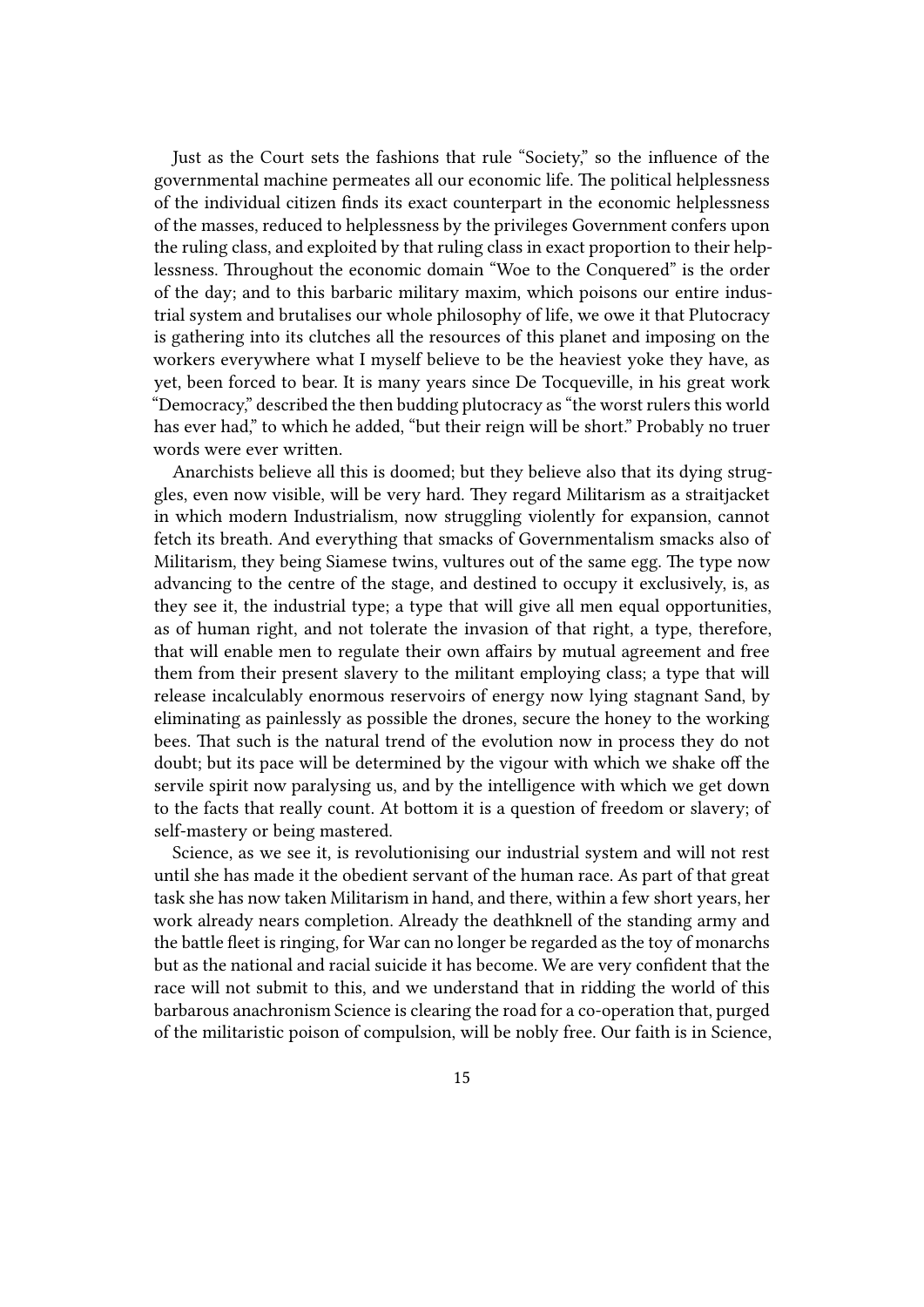in knowledge, in the infinite possibilities of the human brain, in that indomitable vital force we have hitherto abused so greatly because only now are we beginning to glimpse the splendour of the uses to which it may be brought.

How, then, could we, seeing this so clearly, falter in our allegiance to Freedom, or fail to understand that' this once conquered, all other things will come? For, how can Science discover except through free experiment? How can the mind of Man expand when it is laced in the straitjacket of authority and is forbidden independence? This question answers itself, and the verdict passed by history leaves no room for doubt. Only with the winning from Militarism and Ecclesiasticism of some measure of freedom did Science come to life; and if the world were to pass again into a similar thraldom, that life would fall once more into a stupor from which it could be shaken only by some social upheaval far greater and more bloody than the French Revolution ever began to be. It is not the champions of Freedom who are responsible for violent Revolutions, but those who, in their ignorant insanity, believe they can serve Humanity by putting it in irons and further happiness by fettering Mankind. We may be passing even now into such a thraldom, for Democracy, trained from time immemorial to servility, has not yet learned the worth of Freedom and Plutocracy would only too gladly render all thought and knowledge subservient to its own profit-making schemes.

In these pages I have not tried to express my own opinions but to record what I have learned from a long study of a literature that, in quantity, is not inconsiderable, and, in quality, is of the highest rank. I have endeavoured to show how simple are the economics of Anarchism, which demand equality of opportunity for all; and I remind the reader that simplicity is always the mark of strength. I have sought to convey something, at least, of the spirit of Anarchism, which, keenly alive to the native worth and dignity of Man, abhors slavery in all its forms and regards the welfare of the Individual  $-$  physical, mental, and spiritual  $-$  as above all price. Eltzbacher, in his noted study of the seven great Anarchist writers he selects as typical — Tolstoy, Bakunin, Kropotkin Proudhon, Stirner, Godwin, and Tucker calls special attention to the fact that, although on innumerable points they differ widely, as against the crippling authoritarianism of all governing machines they stand a solid phalanx. The whole body of Herbert Spencer's teaching, once so influential in this country, moves firmly toward that goal. His test of Civilisation was the extent to which voluntary co-operation has occupied the position previously monopolised by the compelling State, which he regarded as essentially a military institution. Habitually we circulate, as one of our most convincing documents, his treatise on "Man versus the State," and in his "Data of Ethics" he has given us a picture of the future which is Anarchism of the purest type.

Perhaps I may be allowed, in concluding this branch of my subject, to make a reflection of my own, viz., that the mother-principle of Anarchism — fidelity to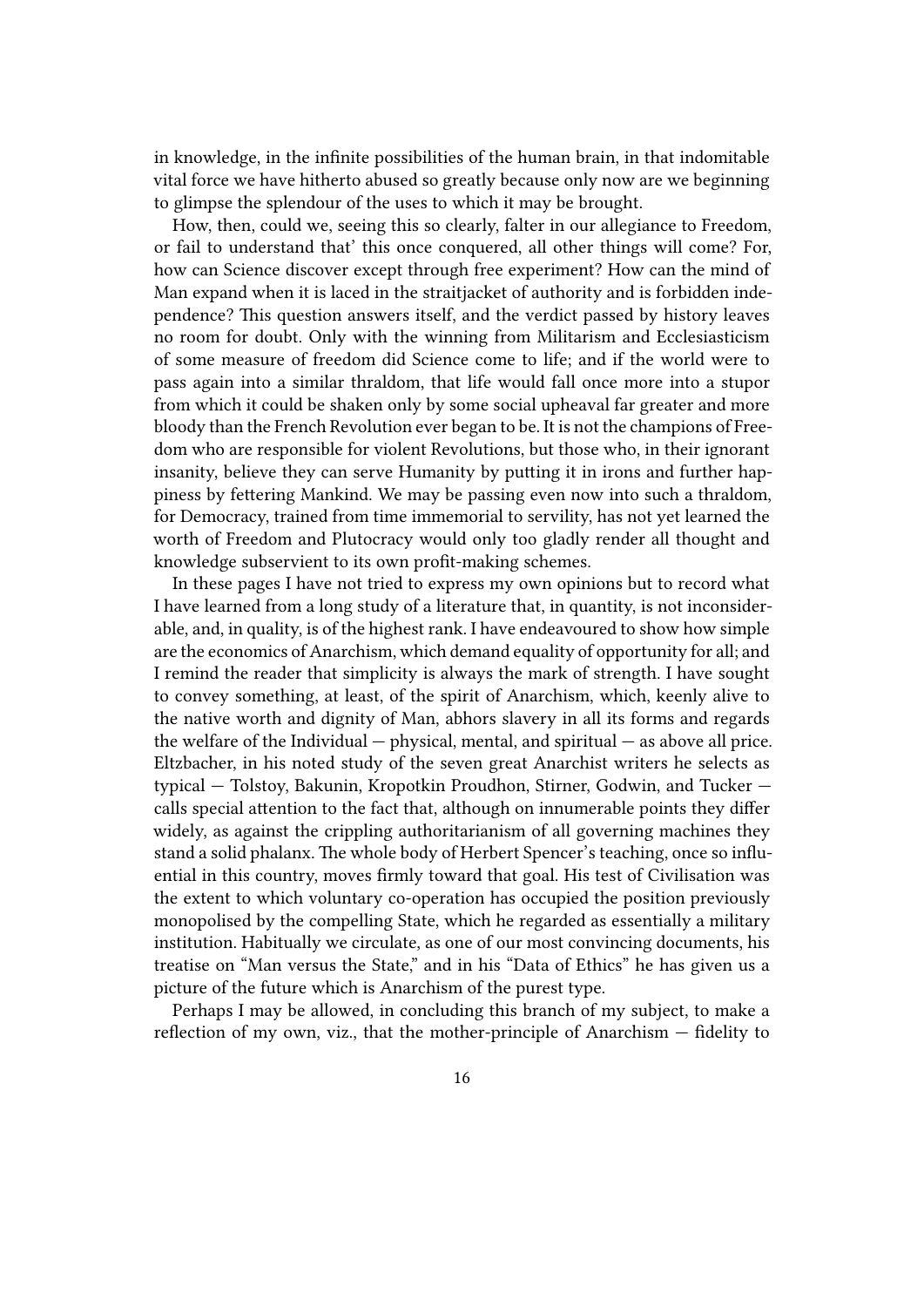one's own individual judgment — is also the backbone of the Christian creed. In its doctrine of the Holy Ghost, the spiritual comforter, the inner guide, the Church originally taught that, above all else, to one's own individual conscience one must be true, and that by that compass one must steer his course. Indeed, the Church went much farther, for it denounced, as the crime beyond all pardon, falsity to one's own conviction, which it described as the sin against the Holy Ghost. The lines in which Shakespeare has immortalised the selfsame opinion I need hardly quote.

Before passing to a consideration of Socialism, let me refer, by way of prelude, to the Irish question. This seems to me desirable for two reasons. First, because in it we have a vivid illustration of the eternal conflict between Compulsion and Voluntaryism, Authoritarianism and Freedom, Imperialism and Anarchism. Secondly, because, in my opinion, the merits or demerits of Anarchism and Socialism respectively must be judged, not by comparative analyses of Marx or Proudhon, Bebel or Bakunin, but by their capacity or incapacity when confronted by the struggles now rending society. Books, however able, represent only their writers' views, whereas the struggles are Life itself. For example, to me it is of no importance whether what I write agrees with the teaching of some well-known Anarchist, but it is of the very greatest importance that I should be, as nearly as I can be, true to Life.

On the Irish question I confine myself to one established fact. We know that the Sinn Fein delegates signed the so-called "Treaty" under a threat of war. Mr. Barton, one of the five, reported to the Dail Eirann, December 20, 1921 as follows: — "Mr. Lloyd George claimed that we were plenipotentiaries, and must either accept or reject. The signature of every member of the delegation, he said, was necessary, or war would follow immediately. He gave us until ten o'clock to make up our minds. It was then half-past eight. "Mr. Barton added that he and Mr. Gavan Duffy were for refusal, war or no war; but that, inasmuch as an answer which was not unanimous would have involved the country in war, they did not feel justified in standing out against the majority. "For myself," he said, "I preferred war; but for the nation, without consultation, I dared not accept that responsibility."

I am not criticising Mr. Barton or Mr. Lloyd George. I am simply pointing out that here again, as always, the governing organisation, brought to a final showdown, said: "We compel you to remain a part of our machine, whether you like it or not. We force you to remain in this partnership, however hateful it may be to you. We own you, and the proof of our ownership is that we refuse to allow you to become your own masters and set up in business for yourselves." It is an explicit declaration by the stronger that they consider the weaker their property, to be disposed of according to their will. In the opinion of every Anarchist it is an affirmation that human slavery is an institution to be defended by terrorism and maintained, if necessary, by the extirpation of the slave. I put the case as bluntly as I can, and say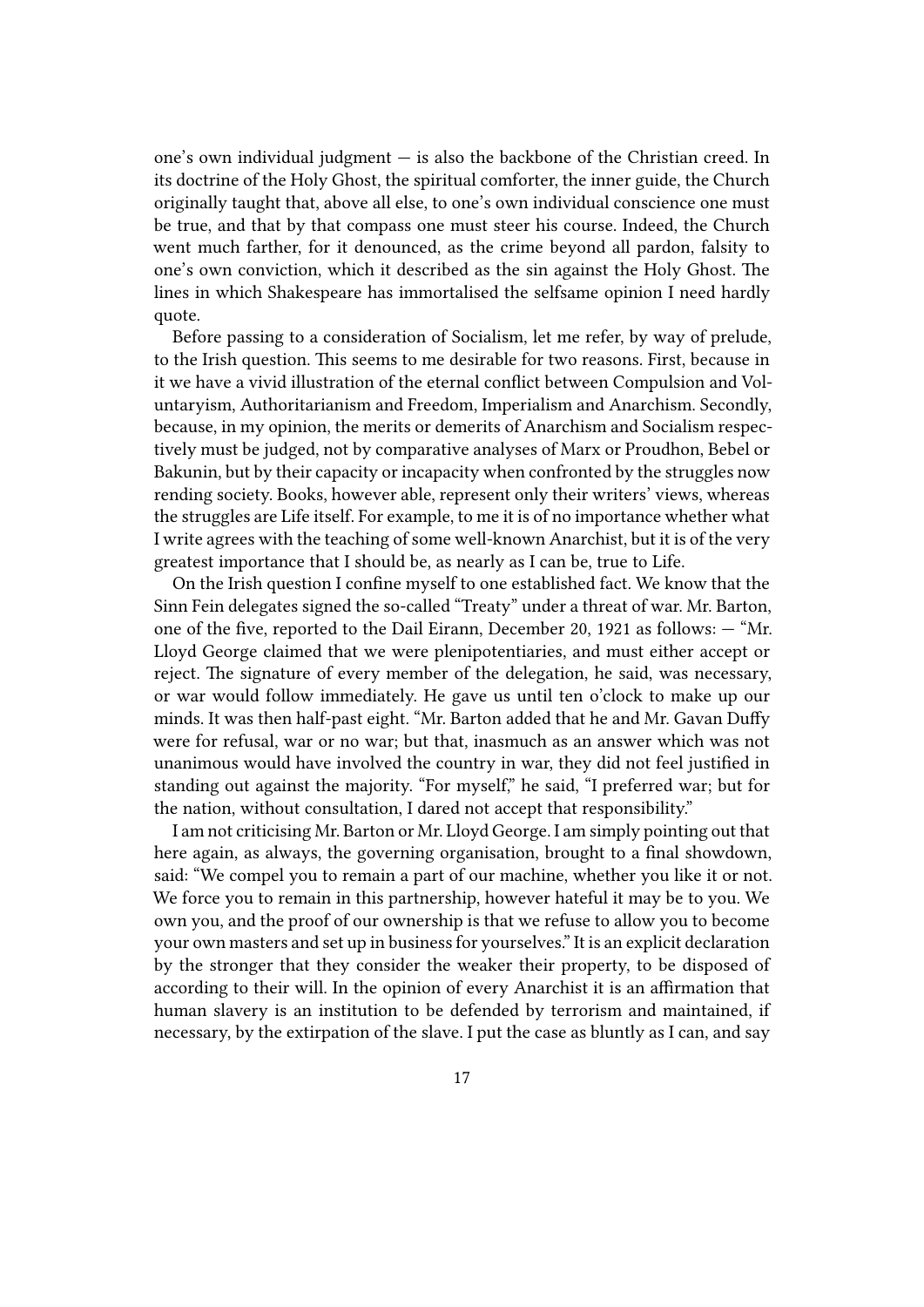plainly that no honest mind can question the conclusion drawn. The slavery may be excused, as it is habitually, on the ground of necessity. It cannot be denied.

The stand taken by Mr. Lloyd George, as representing the British Empire, is the one all Governments take. No Government tolerates disruption of its machine, and secession means disruption. Great Britain fought against the secession of what is now the United States, and granted independence only when defeated on the field of battle. The United States Government in its turn fought the seceding Southern States. The ecclesiastical Government of Rome fought the seceding Protestants just as the British Empire to-day puts down by force of arms would-be secessionists in India or Egypt. This is in the nature of things and, therefore, beyond the reach of argument. Every organism struggles with all the vitality at its command against extinction; and every Government, whatever it may call itself, is an organism composed of human beings. It exists, and can exist, only by compelling other human beings to remain a part of it; by exacting service from them, that is to say, by making them its serfs and slaves. The organism's real basis is human slavery, and it cannot be anything else.

This prelude will, I hope, enable the reader to examine more clear-sightedly the position of Socialism, which also declares that its mission is to free mankind. The first difficulty, however, lies in the fact that while the word "Anarchy," signifying "without rule," is exceedingly precise, the word "Socialism" is not. Socialism merely means association, and a Socialist is one who believes in associated life and effort. Immediately a thousand questions of the greatest difficulty arise. Obviously there are different ways in which people can associate; some of them delightful, venue quite the reverse. It is delightful to associate yourself, freely and voluntarily, with those to whom you feel attracted by similarity of tastes and pursuits. It is torture to be herded compulsorily among those with whom you have nothing in common. Association with free and equal partners, working for a common end in which all are alike interested, is among the things that make life worth living. On the other hand, the association of men who are compelled by the whip of authority to live together in a prison is about as near hell as it is possible to get.

To be associated in governmentally conducted industries, whether it be as soldier or sailor, as railroad, telegraph, or postal employee, is to become a mere cog in a vast political machine, and this also seems to us undesirable. Under such conditions there would be less freedom than there is even now under the régime of private monopoly; the workers would abdicate all control of their own lives and become a flock of party sheep, rounded up at the will of their political bosses taking what those bosses chose to give them, and, in the end being thankful to be allowed to hold a job on any terms.

Let no one delude himself with the fallacy that governmental institutions under Socialist administration would be shorn of their present objectionable features.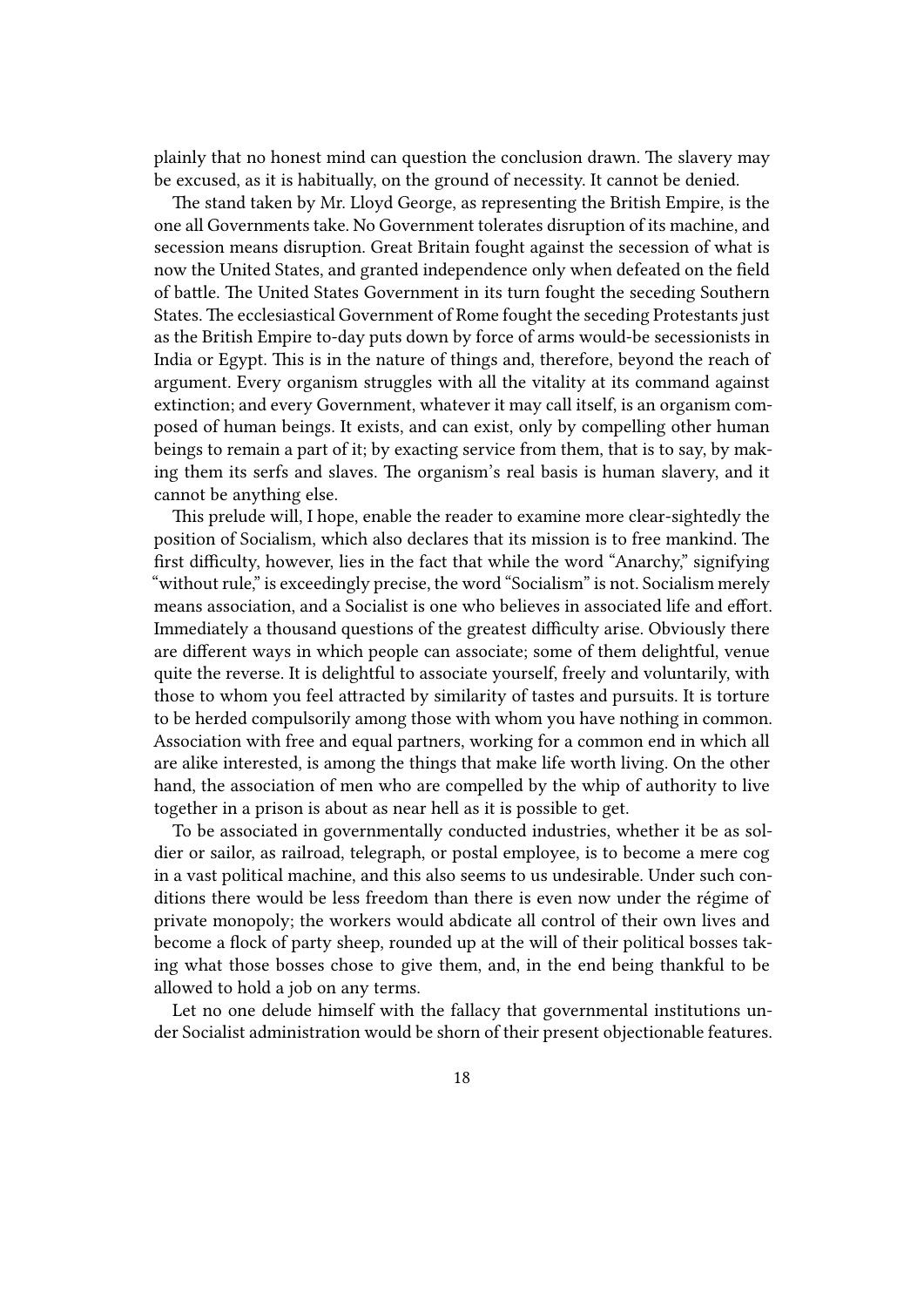They would be precisely what they are to-day. If the workers were to come into possession of the means of production to-morrow, their administration under the most perfect form of universal suffrage — which the United States, for example, has been vainly trying to doctor into decent shape for generations past — would simply result in the creation of a special class of political managers, professing to act for the welfare of the majority. Were they as honest as the day  $-$  which it is folly to expect — they could only carry out the dictates of the majority, and those who did not agree slavishly with those dictates would find themselves outcasts. In reality, we should have put a special class of men in absolute control of the most powerful official machine that the world has ever seen, and should have installed a new form of wage-slavery, with the State as master. And the workingman who was ill-used by the State would find it a master a thousand times more difficult to overthrow than the most powerful of private employers.

The institutions, economic and political, of any set of people do not depend on written documents — witness the purely Anarchistic Declaration of Independence of the United States, which is the deadest of all dead letters — but upon the individual characters of the individuals who compose that set of people. They are human creations, and the Humanity that made them can unmake them. If the people are infused with the genuine revolutionary spirit, they will win freedom and so mould and simplify their institutions that tyranny will be impossible. Contrariwise, so long as they think they can enjoy all the inestimable blessings of freedom while remaining timid sheep, avoiding all personal danger and trusting to a few politicians to pull the chestnuts out of the fire for them, they will be doomed to perpetual disappointment. Shakespeare says: "Alas, poor Caesar! Caesar would not be a wolf if Romans were not sheep." The sheep beget the wolves that prey on them.

Our quarrel with the Socialists, therefore, is largely over the spirit of the movement; for the spirit shapes the movement and directs its course. The Socialists declare loudly that the entire capitalistic system is slavery of the most unendurable type, and that landowning, production, and distribution for private profit must be abolished. They preach a class war as the only method by which this can be accomplished, and they proclaim, as fervently as ever did a Mohammedan calling for a holy crusade against the accursed infidel, that he who is not with them is against them. For this truly gigantic undertaking they have adopted a philosophy and pursue means that seem to us childishly inadequate.

To us it is inconceivable that institutions so deeply rooted in the savagery and superstitions of the past can be overthrown except by people who have become saturated to the very marrow of their bones with loathing for such superstition and such savagery. To us the first indispensable step is the creation of profoundly rebellious spirits who will make no truce, no compromise. We recognise that it is worse than useless to waste our breath on effects; that the causes are what we must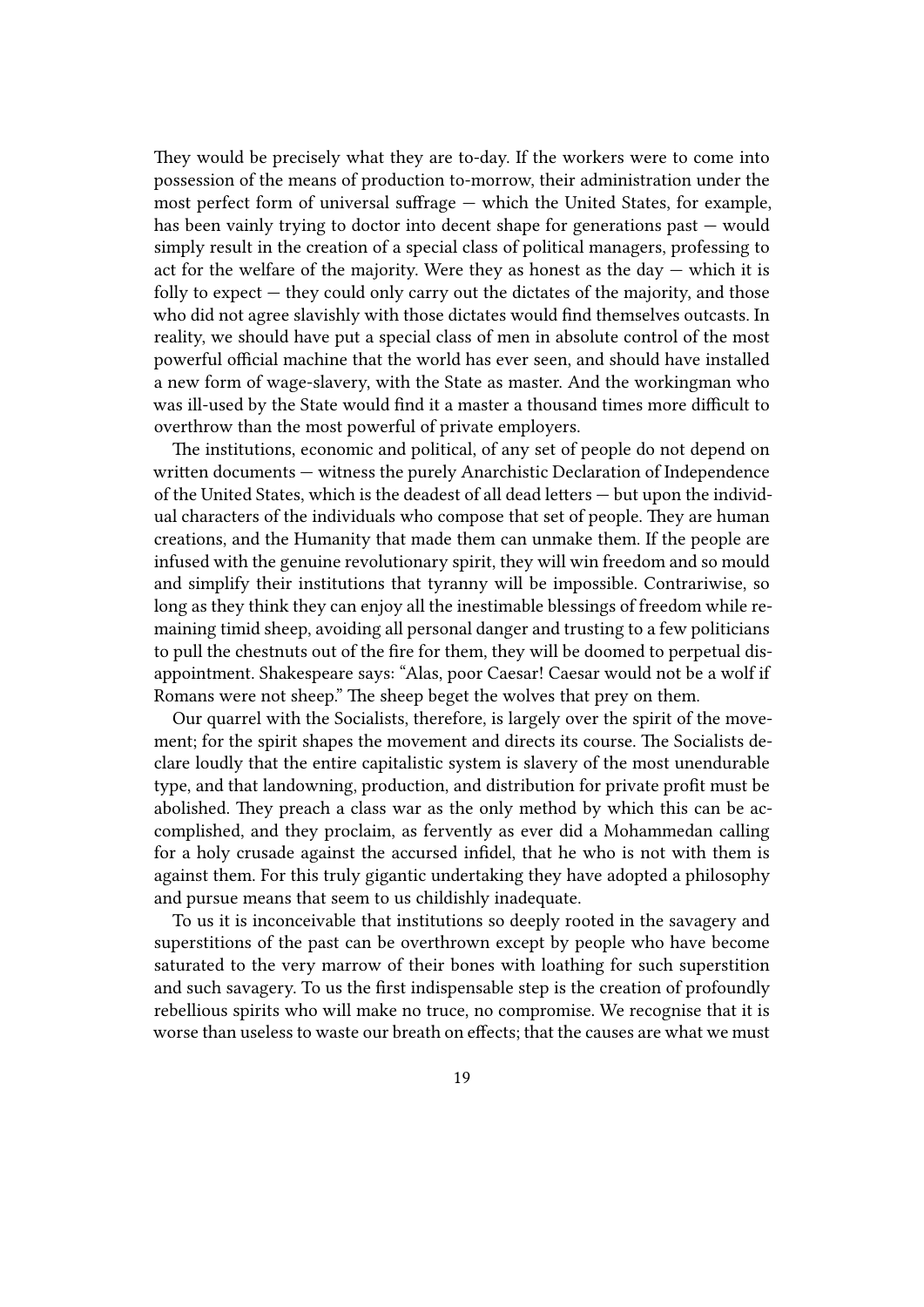go for, and that every form of monopoly, every phase of slavery and oppression, has its root in the ambition of the few to rule and fleece, and the sheepish willingness of the many to be ruled and fleeced.

What is the course that the Socialists are pursuing in the l political campaigns to which their entire movement has dwindled? In private they will tell you that they are rebels against the existing unnatural disorder as truly as are we Anarchists, but in the actual conduct of their movement they are autocrats, bent on the suppression of all individuality, whipping, drilling, and disciplining their recruits into absolute conformity with the ironclad requirements of the party. They declare themselves occupied with a campaign of education. They are not. In such a contest as this, wherein the lines are drawn so sharply; where on the one side are ranged the natural laws of life, and on the other an insanely artificial system that ignores all the fundamental laws of life, there can be no such thing as compromise; and he who for the sake of getting votes attempts to make black appear white is not an educator but a confidence man. We are aware that there are many confidence men who grow into the belief that theirs is a highly honourable profession, but they are confidence men all the same.

The truth is that the Socialists have become the helpless victims of their own political tactics. We speak correctly of political "campaigns," for politics is warfare. Its object is to get power, by gathering to its side the majority, and reduce the minority to submission. In politics, as in every other branch of war, the entire armoury of spies, treachery, stratagem and deceit of every kind is utilised to gain the one important end — victory in the fight. And it is precisely because our modern democracy is engaged, year in and year out, in this most unscrupulous warfare that the basic and all-essential virtues of truth, honesty, and the spirit of fair play have almost disappeared.

We realise further that if politics could, by any miracle, be purified, it would mean, if possible, a still more detestable consummation, for there would not remain a single individual right that was not helplessly at the mercy of the triumphant majority. It is imperative, and especially for the weaker — those who are now poor and uneducated — that the "inalienable" rights of man be recognised; and that, while he is now "supposed" to be guaranteed absolute right of free speech and assemblage, and the right to think on religious matters as he pleases, in the future he shall be really guaranteed full opportunities of supporting and developing his life  $-$  a right that cannot be taken away from him by a dominant party that may have chanced to secure, for the time being, the majority of votes.

This is the rock on which Socialism everlastingly goes to pieces. It mocks at the basic laws of life. It denies, both openly and tacitly, that there are such things as individual rights; and while it asserts that assuredly, as civilised beings the majorities of the future will grant the minority far greater freedom and opportunity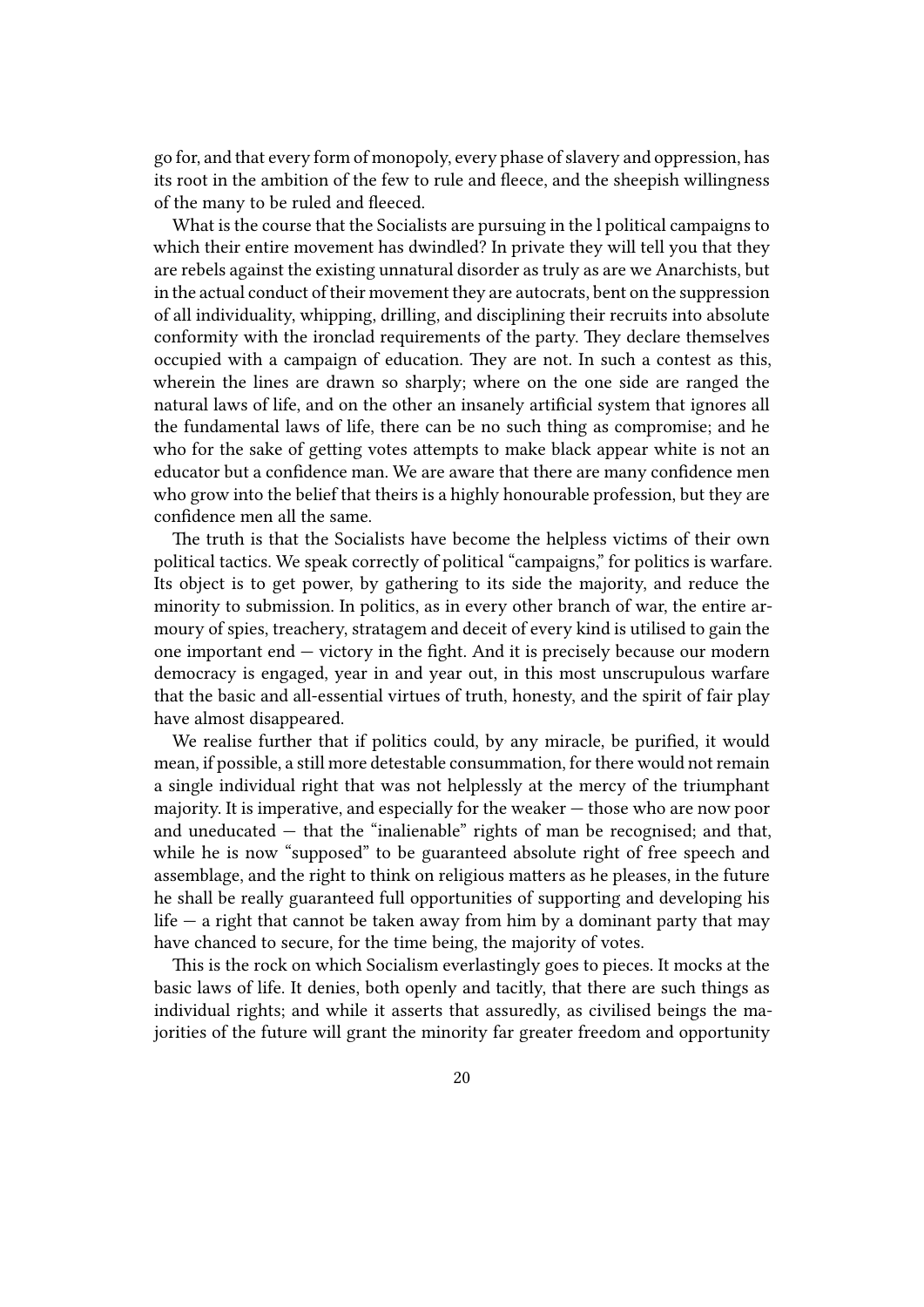than it has at present, it has to admit that all this will be a "grant," a "concession" from those in power. There probably never has been a despot that waded through slaughter to a throne who has not made similar promises.

The way in which a man looks at a subject determines his treatment of it. If he thinks, with the Socialists, that the collectivity is everything and the individual an insignificant cipher, he will fall in willingly with all those movements that profess to be working for the good of the majority, and sacrifice the individual remorselessly for this supposed good. For example: Although he may admit, in theory, as the Socialists generally do, that men should be permitted to govern their own lives, his belief in legislating for the majority, and the scant value he puts on the individual life, will lead him to support such movements as Prohibition, which, in the name of the good of the majority, takes away from the individual, absolutely and in a most important matter  $-$  as in the question of what he shall and shall not drink — the command of his own life.

Such a man will readily be brought to think, by the arguments of those who are seeking their own advantage, that for the good of the majority it is necessary that all should be taxed to support a large standing army and navy, which will defend the fatherland; and it will not be difficult to take him a step farther and convert him into a warm advocate of military conscription. He will be easily persuaded that our barbaric treatment of criminals is necessary and highly desirable, by reason of the deterrent influence it exercises, for the protection and welfare of the majority. He will persuade himself that religion is a necessity, for the good of the masses, and should be accorded all the special privileges it now enjoys. Shortly you will find him with the crowd that clamours for the closing of all places of amusement on Sunday — for the good of the community. In economic matters you will find him endorsing a protective tariff policy, which, in the name of the good of the majority, takes from the individual his natural right of spending his earnings where he can do the best with them, taxes the great masses for the enrichment of the privileged few, and necessarily has resulted in the accumulation of those gigantic fortunes against which the whole world is in revolt to-day.

Apparently Socialists cannot conceive of a society run on other than the most strictly centralised principles. This seems to us a profound error.

The most important and powerful factor in production and every form of activity is the human factor. This factor, longing in constant rebellion against all efforts to reduce it to the level of a mere cog in a machine, economic or political. 13eing by far the strongest element it inevitably will win its way, sooner or later, no matter how adverse the conditions for the moment may seem to be.

It may have appeared within recent times as if the tide were setting in permanently toward centralisation, but, in reality, the forces of decentralisation, that make for the man becoming  $-$  as he should be  $-$  the master instead of the slave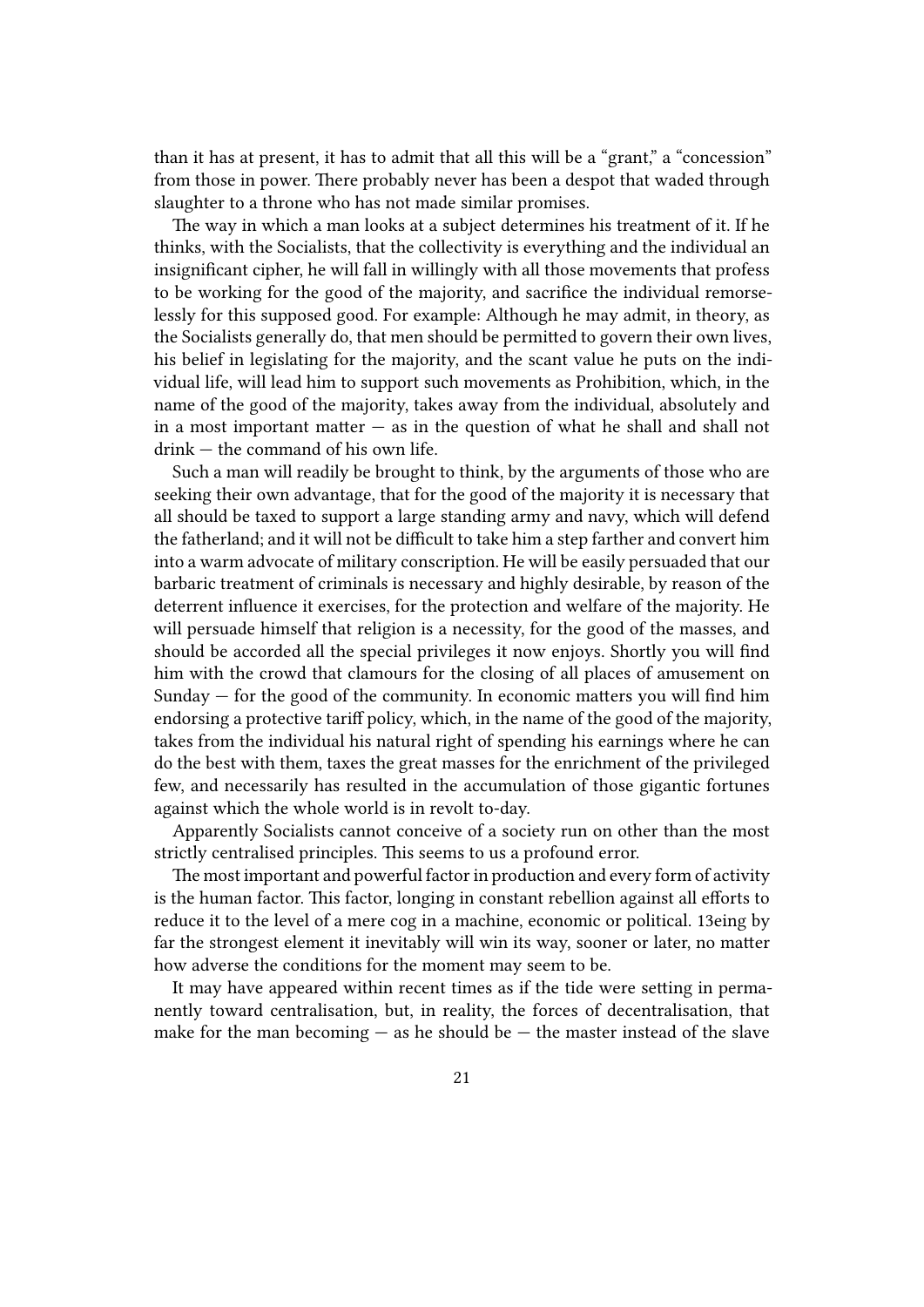of the machine, are sweeping irresistibly forward. The excessive and unnatural centralisation, due entirely to the artificial laws of special privilege, which has resulted, for example, in the modern Trust has had the effect of releasing a vast army of skilled and highly ingenious mechanics whose wits have been industriously at work devising simpler and simpler machinery which it wild be possible for the individual to own and operate.

Locomotion is the industry of all others that seemed, by its very nature, doomed to centralisation, yet even in this department the tide of decentralisation has set in with extraordinary rapidity. With the advent of the bicycle came the first break the individual machine becoming at once a formidable competitor of the street car companies. The tendency received a further and enormous impetus with the introduction of the motor, which throws every highway open to the individual owner of the machine and does away with the immense advantage previously enjoyed by those who had acquired the monopoly of the comparatively few routes along which it is possible to lay down rails and operate trains. It is obvious that the motor, both as a passenger and freight carrier, is as yet only in its infancy; and when the flying machine comes, as eventually it will come, into general use the individualisation of locomotion will be complete.

In short, the philosophy that bases its conclusions on the conditions that happen to prevail at any given moment in the machine industry is necessarily building on quicksand, since the machine itself is undergoing a veritable revolution along the individualistic lines we have indicated.

This delusion respecting machinery has led the Socialists into ridiculous assumptions on the subject of centralisation in general, committing them for a couple of generations past to the pipe-dream that under the régime of Capitalism the middle class is doomed, by the natural development of the economic system, to speedy extinction. The fallacy of this position has been shown over and over again by irrefutable statistics taken from governmental income tax and similar returns; but it is Unnecessary even to quote figures in this matter. Any one who will take the trouble to put on his observation cap can see clearly for himself that in such countries as Mexico and Russia, where the capitalistic system was in its infancy, the middle class has been small in numbers and insignificant in power. On the other hand, in proportion as the capitalistic system develops the numbers and influence of the middle class increase, until in America — the country in which Capitalism has attained its greatest growth — it is well nigh omnipotent.

The same tendency  $-$  the rebellion of the individual against the centralising influences that seek to convert him into a mere cog in a machine  $-$  is equally apparent in the political field. Necessarily, as education progresses, the individual voter becomes more and more desirous of relying on his own judgment; he is less willing to vote the old ticket because his father and grandfather did so; he takes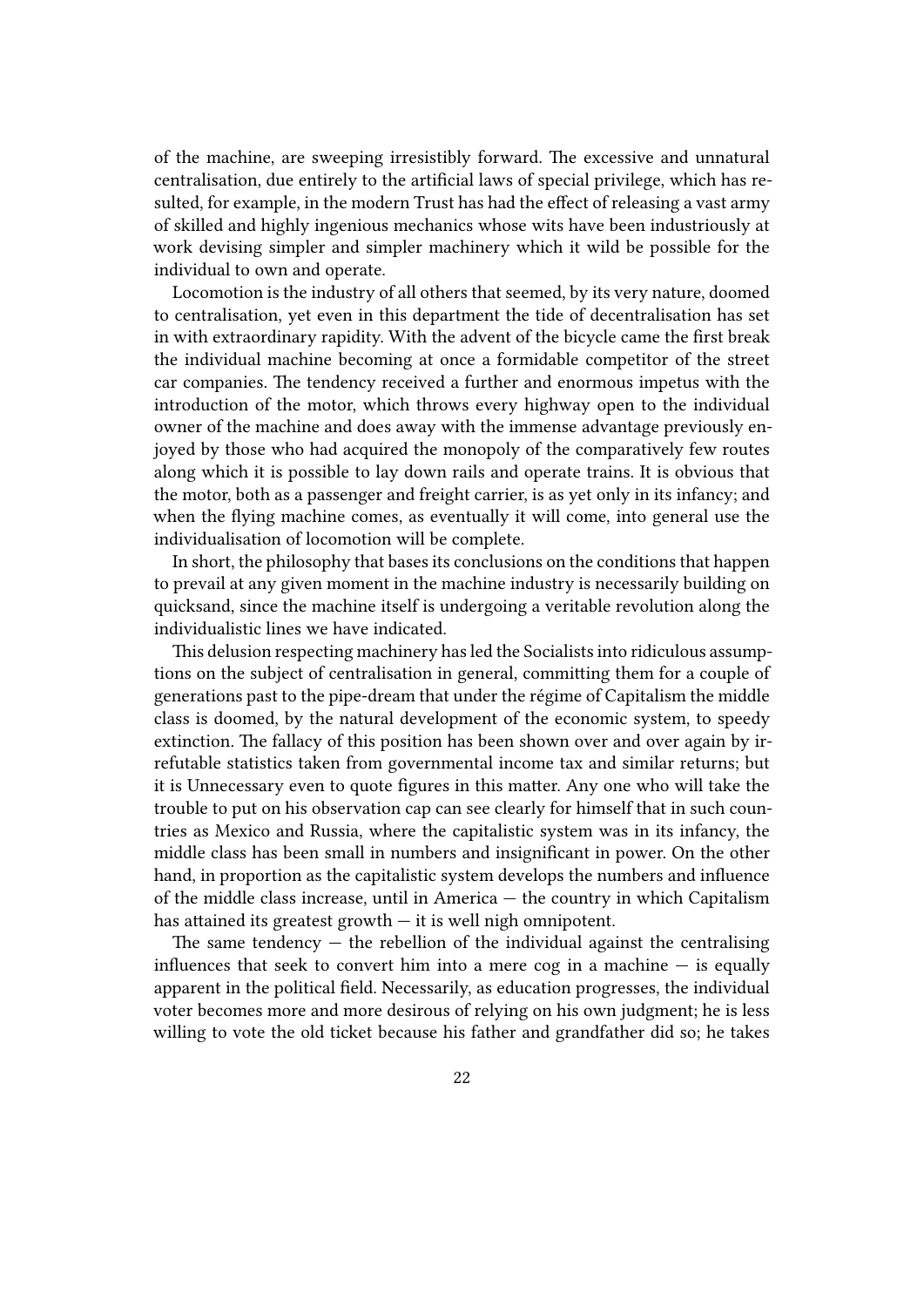other papers and attends other meetings than those in which only one creed is preached; he becomes more independent.

On a still larger scale the same tendency for individual expression is manifest in the affairs of nations, the frantic struggles of the weaker nationalities to break away from the crushing, intolerable centralised domination of great and despotic empires being one of the most pronounced developments of modern times. With all these efforts we Anarchists sympathise profoundly, and to them we lend all the aid in our power, recognising the claims of individual life that is struggling desperately for expression. But, whatever they may say here and there and from time to time for the purpose of catching votes, the Socialists do not truly and wholeheartedly sympathise with such efforts, and they cannot, because they are wedded to the doctrine of centralisation of power and the suppression of the individual for the supposed good of the larger collective body.

Such a pamphlet as this is no place for scholastic disquisitions, but those who have studied the works of such profound writers as Herbert Spencer, Buckle, Sir Henry Maine, and others too numerous to mention are well aware that the history taught the Socialists through Marx and Engels is partisan history, and that the real movement of humanity has been to get away from the military régime of authority to the domain of individual freedom. It is this movement with which we have allied ourselves, convinced that there is nothing too fine for man, and that it is only under conditions of freedom that man has the opportunity of being fine. The tendency must be toward a finer, which means a freer, more self-governing life.

What men desire to do they strive to do, and it is foolish to look for revolutionary action if revolutionary conceptions and aspirations remain unborn. Always the idea must lead the way, and if the idea be muddled and indecisive the action it begets will lose itself in a wilderness of uncertainties and end by arriving nowhere. For example, what made the late War possible? Obviously the infamous but clear and clearly-grasped idea, into which the masses had been miseducated, that their lives belonged to their rulers and must be sacrificed unquestioningly when those rulers so ordered it. This is the State fallacy, and none could be more fatal, for, having hypnotised his subjects into this delusion, any ruler has it in his power to start and carry on a war. He organises an invasion, the invaded resist, and Hell once more breaks loose.

My own hatred of State Socialism, in all its forms, springs from my conviction that it fosters in the Individual this terrible psychology of invasion; that it denies the existence of Rights which should be secure from assault; that it teaches the Individual that in himself he is of no account and that only as a member of the State has he any valid title to existence. That, as it seems to me, reduces him to helplessness, and it is the helplessness of the exploited that makes exploitation possible. From that flow, with inexorable logic, all wars, all tyrannies, all those despotic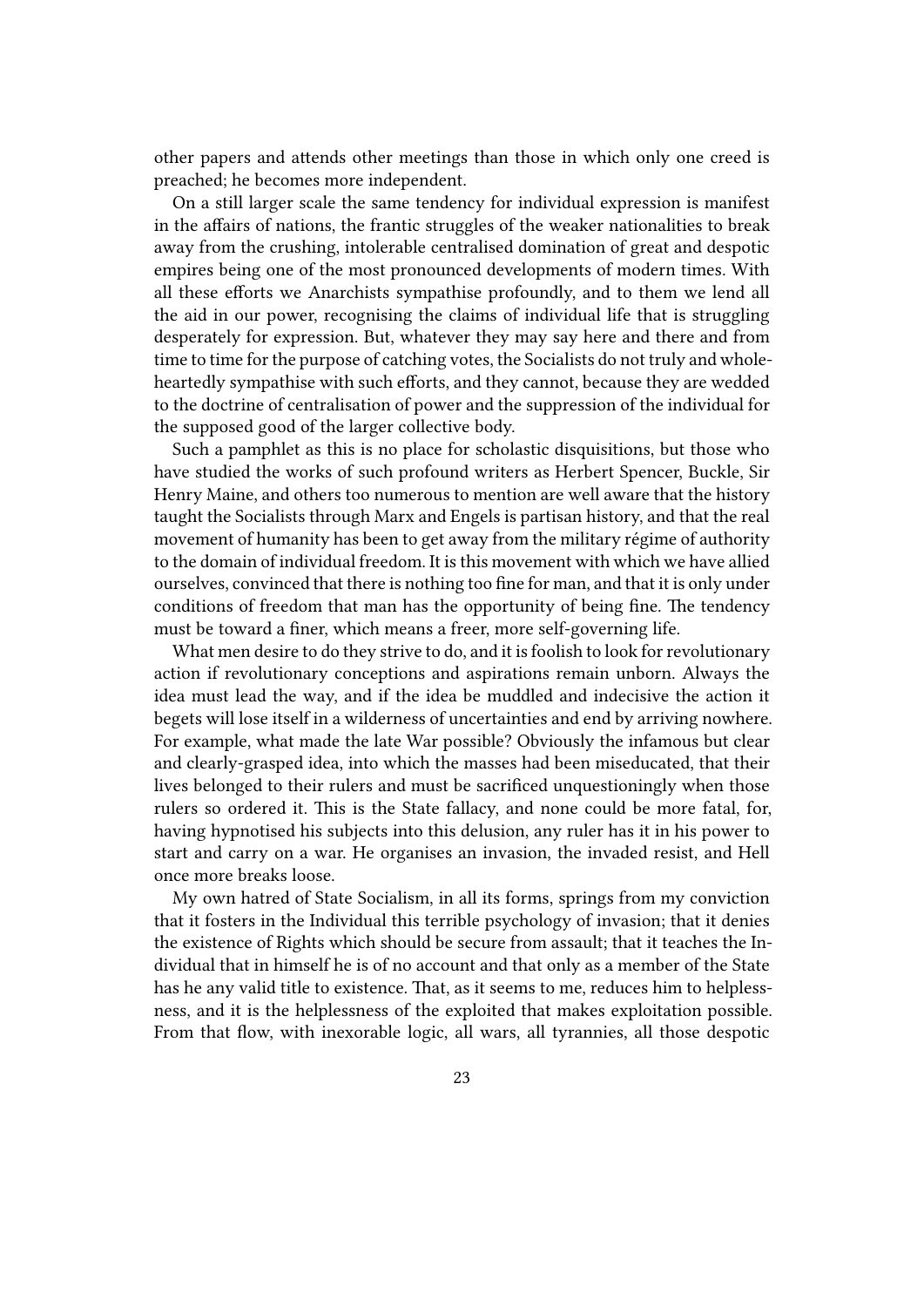regulations and restrictions which to-day are robbing Life of all its elasticity, its virility, its proper sweetness. State Socialism is a military creed, forged centuries ago by conquerors who put the world in chains. It is as old as the hills, and, like the hills, is destined to crumble into dust. Throughout the crisis of the past eight years its failure as even a palliative policy has been colossal.

It seems to me imperative that we should be clear upon this fundamental fact, and understand that our suffering and danger do not come from Free Industrialism but from an Industrialism that is not free because it is enslaved by Monopoly and caught fast in the clutches of that invasive military machine — the State. Monopoly is the enemy, the most dangerous enemy the world has known; and never was it so dangerous as now, when the State has made itself well-nigh omnipotent, Monopoly is State-created, State-upheld, and could not exist were it not for the organised violence with which everywhere the State supports it. At the behest of State-protected Monopoly the ordinary man can be deprived at any moment of the opportunity of earning a livelihood, and thrown into the gutter. At the command of the State, acting always in the interests of Monopoly, he can be converted at any moment into food for powder. Show me, if you can, a tyranny more terrible than that!

I call myself an Anarchist because, as it appears to me, Anarchism is the only philosophy that grips firmly and voices unambiguously this central, vital truth. It is either a fallacy or a truth and Anarchism is either right or wrong. If Anarchism is right, it cannot compromise in any shape or form with the existing State régime without convicting itself thereby of dishonesty and infidelity to Truth. Tyranny is not a thing to be shored up or made endurable, but a disease to be recognised frankly as unendurable and purged out of the social system. Personally I am a foe to all schemes for bolstering up the present reign of violence, and I cannot regard the compulsions of Trade Unionism, Syndicalism, and similar States-within-States, as bridges from the old order to the new, and wombs in which the society of the future is being moulded. Such analogies seem to me ridiculous and fatally misleading. Freedom is not an embryo. Freedom is not a puling, helpless infant struggling into birth. Freedom is the greatest force at our command; the one incomparable constructor capable of beating swords into ploughshares and converting this warstricken desert of a world into a decent dwelling-place.

As I go to and fro in this huge metropolis of London there is dinned continually into my ears a never-ending discussion of wages, hours of work, the greed of employers, the tyranny of Unions, all the anxieties and miseries natural to a society that has outgrown its past but not thought out its future. That in itself is something. It is something that the sufferer recognises that his health is not what it used to be, but I see little sign of his understanding that life as he has known it hitherto is now becoming impossible. Hardly ever is it suggested that the garment, to-day a hundred times too small, is no longer wearable. Almost always it is taken for granted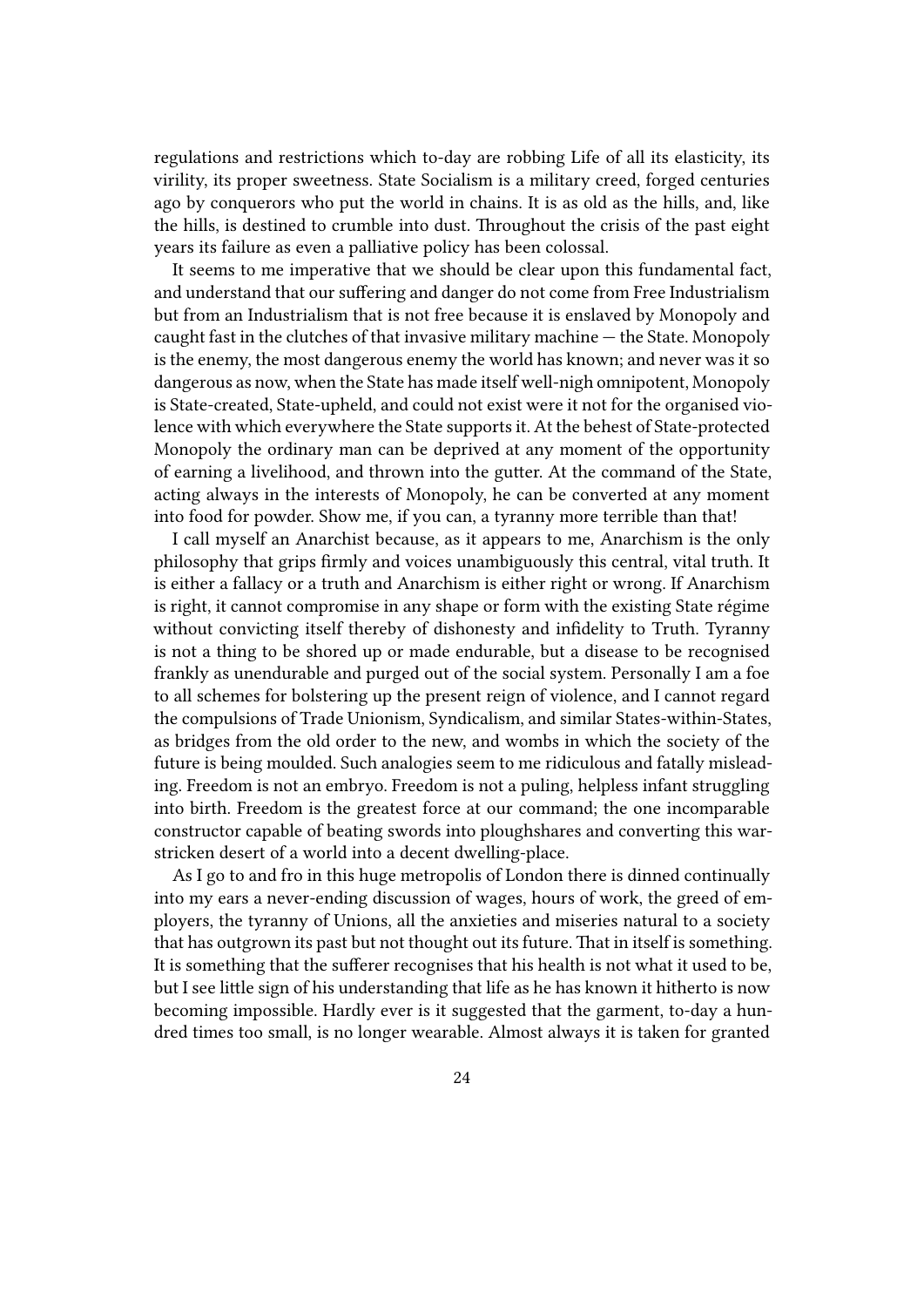that, somehow, we shall be able to go on indefinitely multiplying our capacity for production while still leaving to the masses only such opportunities of consuming as just enable them to live; that, somehow, the hordes of unemployed we are thus begetting will be taken care of by the police or fade away quietly and die; that a good God has so arranged it that when there is too much the ordinary man must starve, and that always he should go down on his knees and thank the Monopolist for granting him the privilege to toil and live. That is the existing system as it has worked itself out; and in that system the people, their leaders, and their rulers still believe. They think that they can patch it up, and we Anarchists regard it as beyond all patching.

Consider the case of England  $-$  a country which most deliberately has evicted ninety-nine hundredths of her population from their native soil, herded them into cities, forced them into factories, and compelled them to stake their very lives on the capacity of a master class to furnish them with work in supplying the wants of other peoples. What tenure of existence could be more precarious, and what mode of transacting Life's great business more sordid or more senseless? The man works, when he gets the chance, not to minister to his own proper needs but to satisfy the whims of nations and races whose very names are to him unknown. He takes what comes, and if he gets a steady job in some Birmingham foundry, casting brazen images for voodoo worshippers in South Africa, thinks himself thrice blessed. An astounding system, but more astounding still the fact that it has lasted even one short century. To-day it is breaking down, beyond redemption.

The markets are failing, as, sooner or later and War or no War, they were bound to fail. By no possibility can the English master class prevent that of other countries from starting its own factories, exploiting its own territory, and barring out by protective tariffs the unwelcome competitor who still wishes to share, and at one time monopolised, the spoil. That is the evolution now in process, and all the Labour organisations ever formed and all the Labour leaders ever born are powerless to stop it. Before me lies the report of the debate in the House of Commons on the lock-out of the engineers, and Mr. Gould, who presented the employers' case made the following declaration: — "The engineering and shipbuilding industries are to-day faced with a practically total cessation of work within the next six or nine months in any event. In the engineering trade there is not the slightest prospect of getting orders; the shipbuilding industry is paralysed, and yet there is a dispute manifesting total ignorance of economic conditions and of the position in which employers are placed." It will be retorted that Mr. Gould is a biassed witness, and it may be granted; nevertheless he voiced unquestionably a general truth. Shorn of markets, England's entire industrial machine is slowing down, steadily and surely. In the Amalgamated Engineers' Union alone 90,000 members were out of work before the lock-out.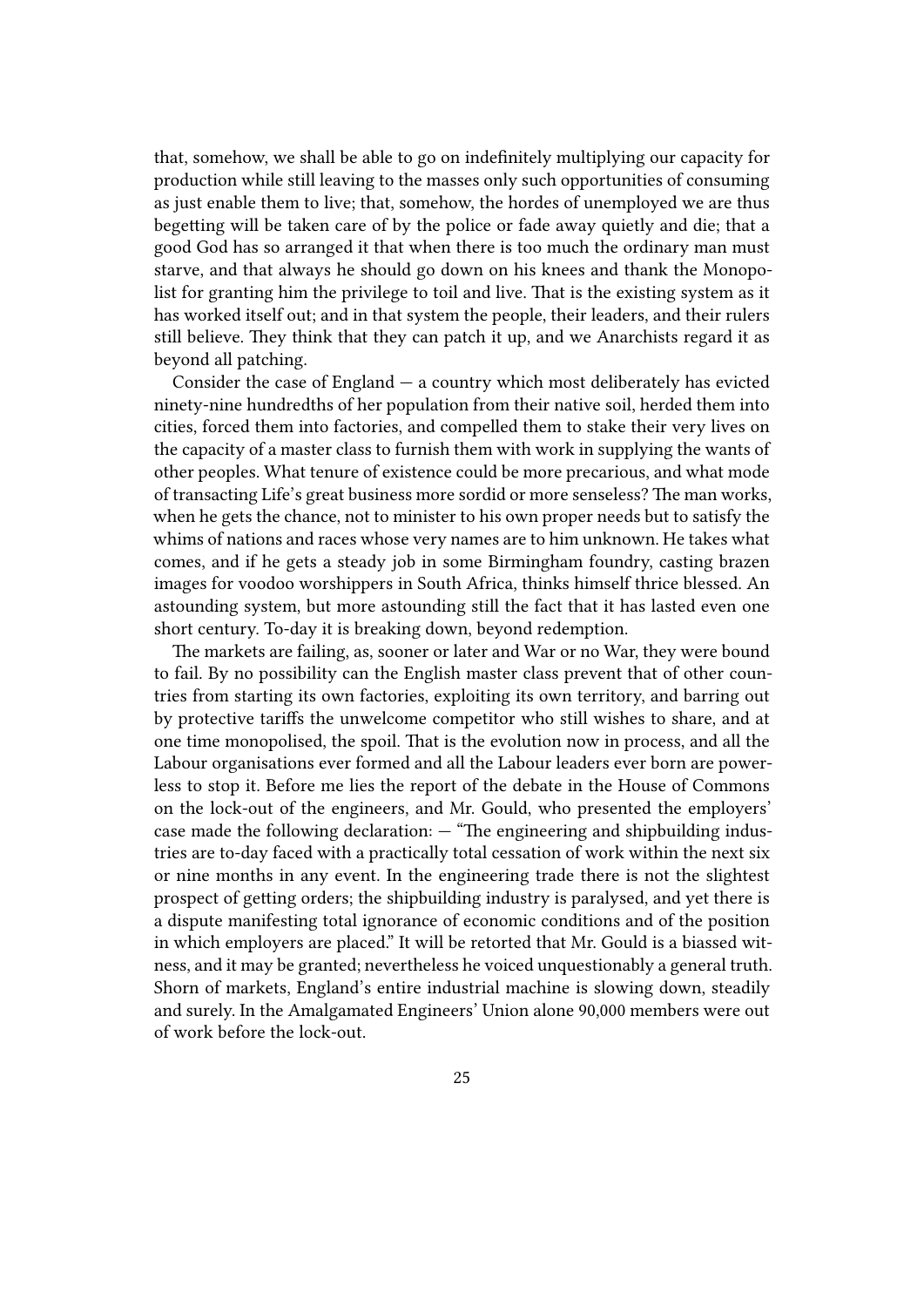Anarchism rests on the conviction that human beings, if granted full and equal opportunity to satisfy their wants, could and would do it far more satisfactorily than can or will a master class. It is inconceivable to us that they could make such a failure of it as the master class has done. We do not believe that the peoples, having once become self-owning, would exhaust all the resources of science in murdering one another. That particular insanity springs, as we see it, from the fact that the master class in each and every manufacturing country finds itself compelled to capture foreign markets in order to keep its own population in some sort of work. The wars so engendered the masses necessarily support, because, under the reign of Monopoly, jobs they must have at any price.

We do not believe for one moment that without the Capitalist or Monopolist we could not live. On the contrary, we are extremely positive that the Capitalist, the Landlord, the man who has cornered the means of life, is the one who has made it impossible for us to support ourselves. He holds the key which we must have. He lies growling in the manger from which we have to feed. In the desert created by himself he bars us from the springs at which, on his own terms, we are compelled to drink. It should not be a desert. Let us have but liberty to irrigate it and it will be transformed into a boundless oasis of inexhaustible fertility.

We are for abolishing Capitalism by giving all men free and equal access to capital in its strictest and most proper sense, viz., the chief thing, the means of producing wealth — that is, the well-being of themselves and the community. For my part, I look at the world thus. The few, the comparatively very few, by facing facts and courageously pursuing knowledge, have put within our reach the possibility of lifting the race, once and for all, above all fear of want. The work of their brains — these few who "scorned delights and lived laborious days" — has put into our hands a capacity to produce which is practically illimitable, and a power to distribute which laughs at physical obstacles and could, by the exercise of ordinary humanity and common sense, knit the entire world into one harmonious commonwealth and free it for ever from the mean and sordid struggle that keeps it in the sewer. These few, knowing no God but Truth and no religion but loyalty to Truth, have made Nature, which was for ages untellable Man's ruthless master, to-day his docile slave. In all history there is nothing to compare with the Industrial Revolution wrought by Science, but the harvest of that mighty sowing we have not as yet even begun to reap.

What blocks the way? Simply, on the one hand, the servile stupidity of the masses, who still deem it their duty to live as their poverty-stricken forefathers lived, and, on the other hand, the crass immobility of the ruling class, which still believes itself entitled to rule as did the Caesars, to live at the expense of others, to fence in for its own private enjoyment what should be, and what ultimately must be, for the use of all. I am for the overthrow of Monopoly, of all Monopolies; I am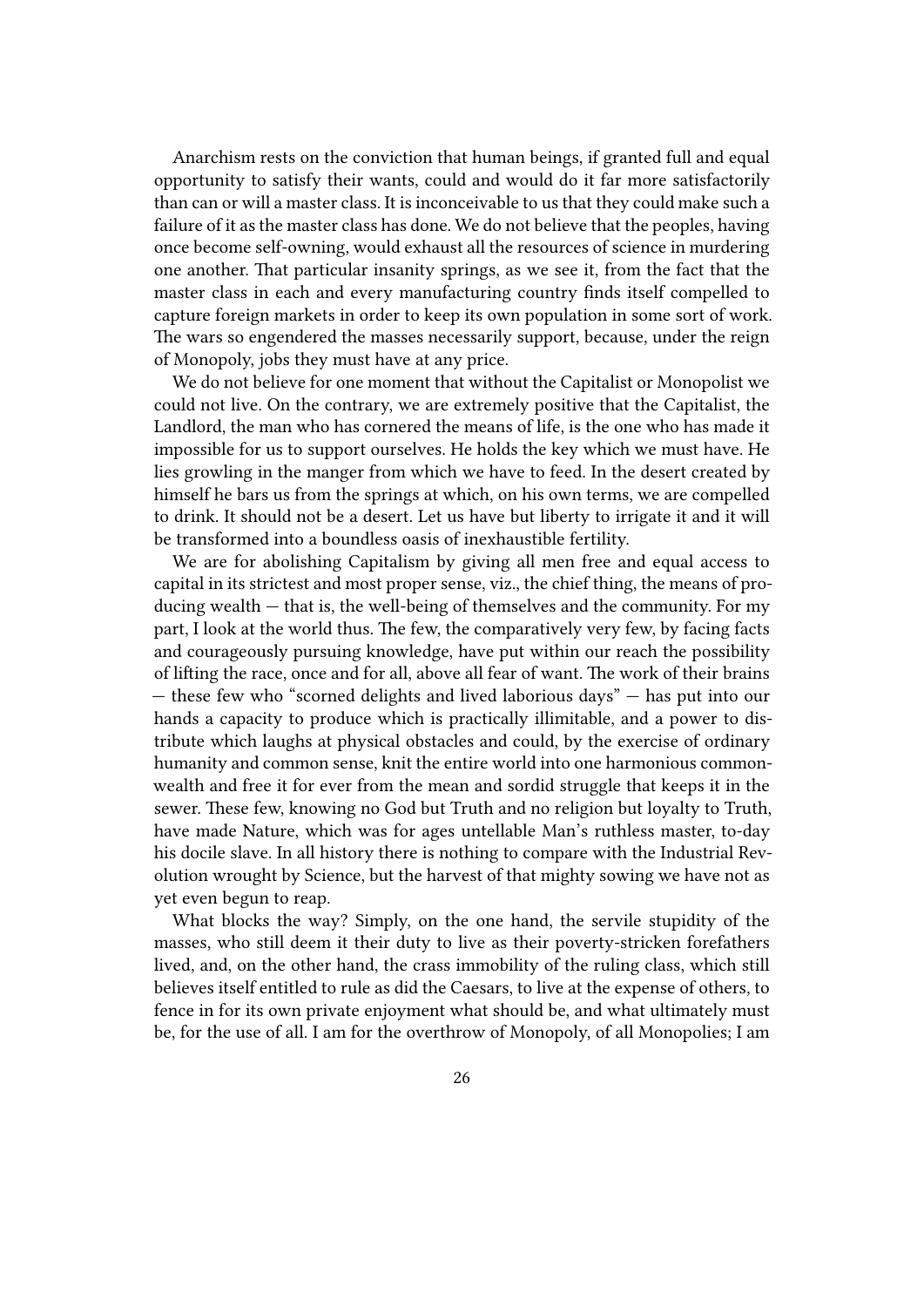for tearing down the bars, all bars; and this I conceive to be the great task to which the Anarchist movement has set its hand and on which it should never allow itself to turn its back.

This is the dream; but it is not a dream. The abolition of human slavery is essentially the most practical of things. The adjustment of individual and social life to conditions that have been completely revolutionised by the advance of human knowledge is an adjustment that must be made. When the inevitability of that adjustment is understood, it will, in my humble judgment, be made, and not till then. In the hope of hastening, however infinitesimally, the thought that this great step must now be taken I wrote this pamphlet originally, and have revised it slightly. For the elaboration of details I have had no space; but, as it appears to me, when Humanity feels the necessity of learning it will learn, and when the spirit of Liberty burns fiercely Slavery will perish in its flame.